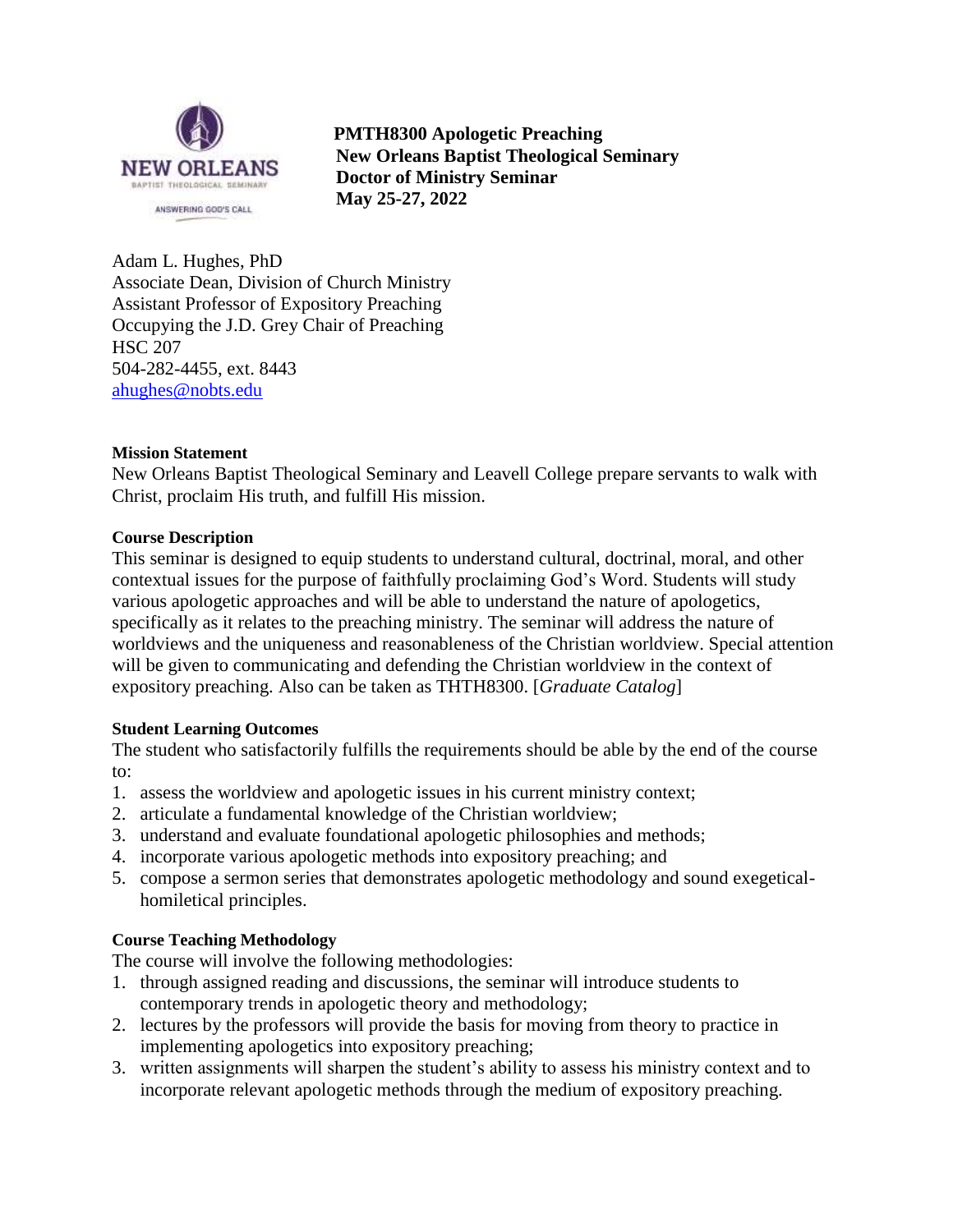## **Textbooks**

The Bible Copan, Paul. *When God Goes to Starbucks: A Guide to Everyday Apologetics*. Grand Rapids: Baker, 2008. Eswine, Zack. *Preaching to a Post-Everything World: Crafting Sermons that Connect with Our Culture*. Grand Rapids: Baker Books, 2008.

## **Course Requirements**

## *Pre-site Assignments:*

- Apologetic Lectures Review (50 points) **DUE:** Wednesday, May 18 Since you signed up for this seminar on Apologetic Preaching, we want you to experience some apologetic lectures or presentations. The goal for this assignment is that you attend, listen, or watch a series of at least four (4) apologetic lectures before the seminar meeting and complete a 4-page, double-spaced (12-pitch Times Roman font, 1-inch margins) analytical review (not just summary) of the lectures. You may fulfill this assignment in three ways:
	- 1. You may watch videos of past NOBTS *Defend the Faith* apologetics conferences. For more information about the conference and to access past presentations, go to [https://defendthefaith.net/.](https://defendthefaith.net/) Also, you may find entire playlists of past conferences by searching the NOBTS YouTube channel at this link: [https://www.youtube.com/results?search\\_query=nobts+defend+the+faith.](https://www.youtube.com/results?search_query=nobts+defend+the+faith)
	- 2. You may attend a series of local apologetics seminars in your area or at another location.
	- 3. You may watch a video series, such as from Youtube or another source, on apologetic topics. While the live experiences are always better, you may still be exposed to some great apologetic material from well-known speakers via the Internet or another medium.

Note that you must email your professors for prior approval of whatever option you choose. Please send the name of the speaker(s), topics, medium (internet, video, live, etc.), and how many sessions to the professors.

- Two book reviews (50 points each) **DUE:** Wednesday, May 25 Read the Copan and Eswine textbooks, and prepare written reviews of these two books. Each review should be 4-5 pages (single-spaced, double-spaced between paragraphs). Your reviews should reflect a serious reading of the texts and a careful analysis of their content, including the following:
	- o Brief biographical sketch of author(s) (a paragraph)
	- o Author's purpose and thesis (a paragraph)
	- o Summary of contents, purpose, thesis, and major arguments of the books (4 pages)
	- o Significant teachings or insights (half page)
	- o Strengths and weaknesses (half page)
	- o Contributions to apologetic preaching (paragraph)
	- o 3-5 questions related to the book for seminar discussion (paragraph)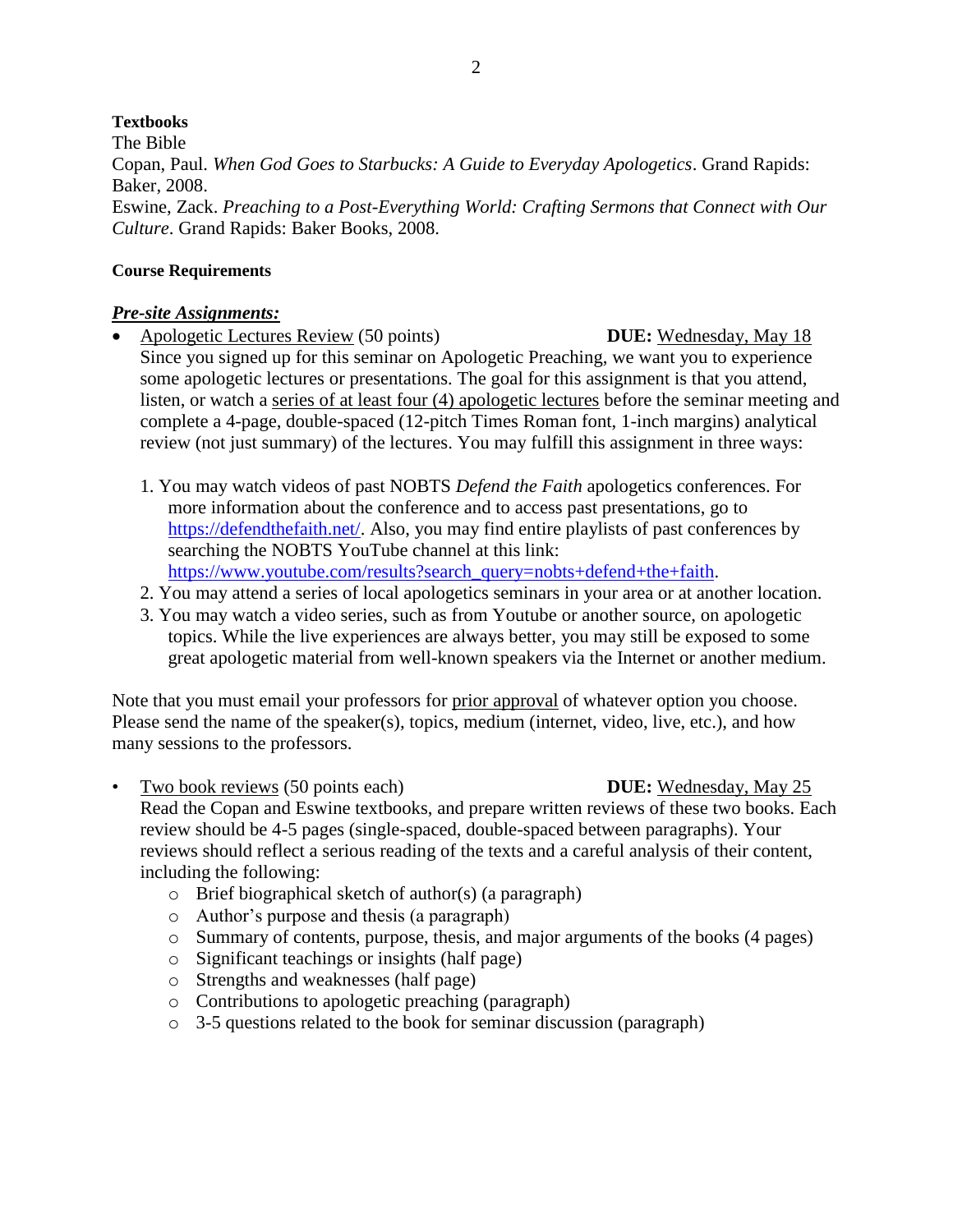## • Contextual Analysis (50 points) **DUE:** Wednesday, May 25

Prepare an analysis of your current ministry setting. The analysis should identify specific apologetic issues in your context. This will include issues relative to both your congregation and your community that need to be addressed with apologetics. For example, someone living in Salt Lake City would identify Mormonism in general and the person and work of Jesus in particular. Someone living in San Francisco might identify human sexuality and the definition of marriage as relevant issues. You will want to identify those issues affecting your context, whether they are unique to your context (such as a local cultic movement) or of a more general nature (moral relativism). The analysis should be 4-5 pages (single-spaced)**.**

*The Contextual Analysis paper has been selected as the assignment for the seminar to be reviewed by the ProDoc Project Coordinator in order to provide feedback on the student's writing. Therefore, this assignment must be submitted both to the professor and the Project Coordinator (Phyllis Garrett) by the assigned due date: Wednesday, May 25. Please submit to the Project Coordinator via email: pgarrett@nobts.edu.*

## *On-site Assignments*

- First draft of an apologetic sermon brief (25 points) **Due:** Friday, May 27 You will prepare an apologetic sermon series after the seminar that provides apologetic arguments that respond to issues in your context. The brief should illustrate sound exegetical foundations for preaching (e.g., historical background, literary structure, content analysis, and good homiletics) as well as sound apologetic methodology. *Each student will submit a first draft of one sermon brief to be presented and critiqued in the seminar.* See guidelines for the sermon brief at the end of this syllabus. The complete sermon series is due 7/29.
- Attend all ProDoc seminar sessions (5/25-27)

The Professor will provide presentations and will be discussing your insights from the texts that you read and apologetics lectures to which you listened. The student will also present his Contextual Analysis (5/26) as well as his First Draft Apologetic Sermon Brief (5/27) for discussion in class.

## *Post-site Assignments:*

• Apologetic Sermons Review (25 points) **DUE:** Friday, June 24

Review three (3) sermons on apologetic topics by a preacher(s). Students will submit a onepage review of each sermon. The sermons must address specific apologetic issues covered in class and may be viewed either in person or via video.

• Sermon Series (50 points) **DUE:** Friday, July 29

Prepare a sermon series consisting of six 1-2 page (single-spaced) sermon briefs that provide apologetic arguments that respond to issues in your context. These briefs should illustrate sound exegetical foundations for preaching (e.g., historical background, literary structure, content analysis, and homiletical principles) as well as sound apologetic methodology. You will have submitted the first draft of one sermon brief to be presented and critiqued in the seminar. An introduction to the Sermon Series should be included stating the purpose of the series and an explanation of why the particular passages were selected. See guidelines for a sermon brief at the end of this syllabus.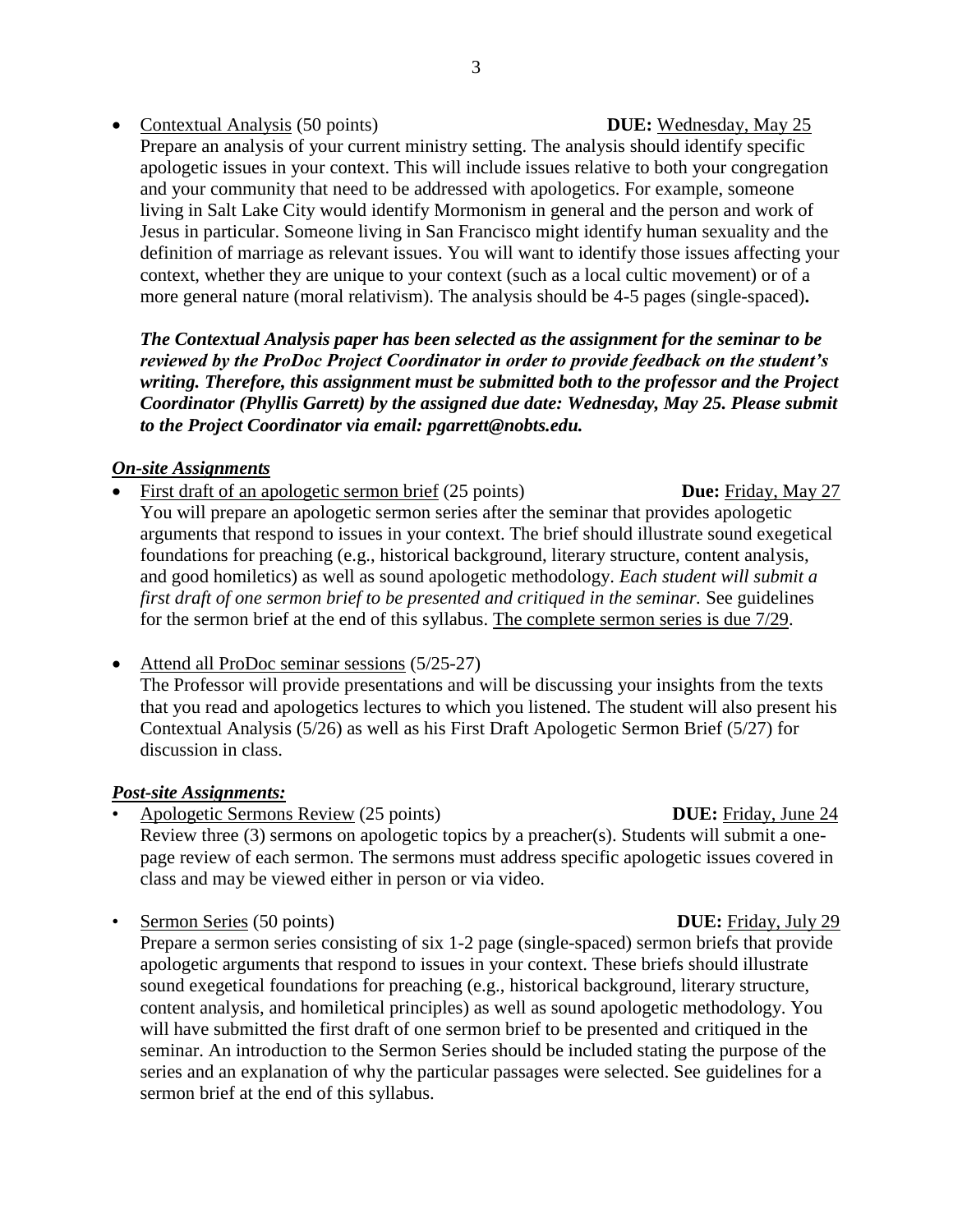## **Deadlines**

Each assignment (quizzes, exams, papers, sermon briefs, manuscripts, summaries, etc.) must be submitted by midnight (Central Time) of the date due. In fairness to all students, no exceptions are allowed.

## **Evaluation of Grade**

The assignments will be evaluated according to the Seminary grading scale published in the academic catalog, i.e.,

 $A = 93-100$ ,  $B = 85-92$ ,  $C = 77-84$ ,  $D = 70-76$ ,  $F =$  below 70.

The assignments will be weighted as follows:

- 50 pts -- 4 apologetic lectures analytical reviews
- 50 pts -- Copan book review
- 50 pts -- Eswine book review
- 50 pts -- Contextual Analysis
- 25 pts -- First draft of apologetic sermon
- 25 pts -- 3 apologetic sermons analytical reviews
- 50 pts -- Sermon series

## **CLASS POLICIES:**

- 1. Attendance and Class Participation: As noted above, attendance and class participation are necessary for meeting the requirements of this class. Students will be expected to attend all classes, per the published policy in the academic catalog. Students are expected to be attentive and prepared for each class session. Students who are engaged in private conversations or doing work for other classes may be asked to leave the class; repeat violations may result in removal from the course. Rude or disruptive behavior is also not permitted.
- 2. Late Work: Because of the nature of this class, no late work is permitted without explicit approval of the professors. If you cannot meet a deadline or anticipate being unable to do so, notify the professors.
- 3. Plagiarism: NOBTS has a no tolerance policy for plagiarism. Plagiarism in certain cases may result in expulsion from the seminary. See the NOBTS Student Handbook and Graduate Catalog for definition, penalties, and policies associated with plagiarism. Students are given the task of writing in order to help them learn how to think critically about the ideas of others and to present the results of their analysis in a readable form. Plagiarism defeats these purposes by cheating the student out of an opportunity to grow. Plagiarism is a failure to distinguish between the work of the student and the work of others, either intentionally or unintentionally. Students that plagiarize will be reported to the Dean of Students and a grade of "F" will be assigned. Remember the words of the proverb: "Whoever walks in integrity walks securely, but he who makes his ways crooked will be found out" (Prov 10:19).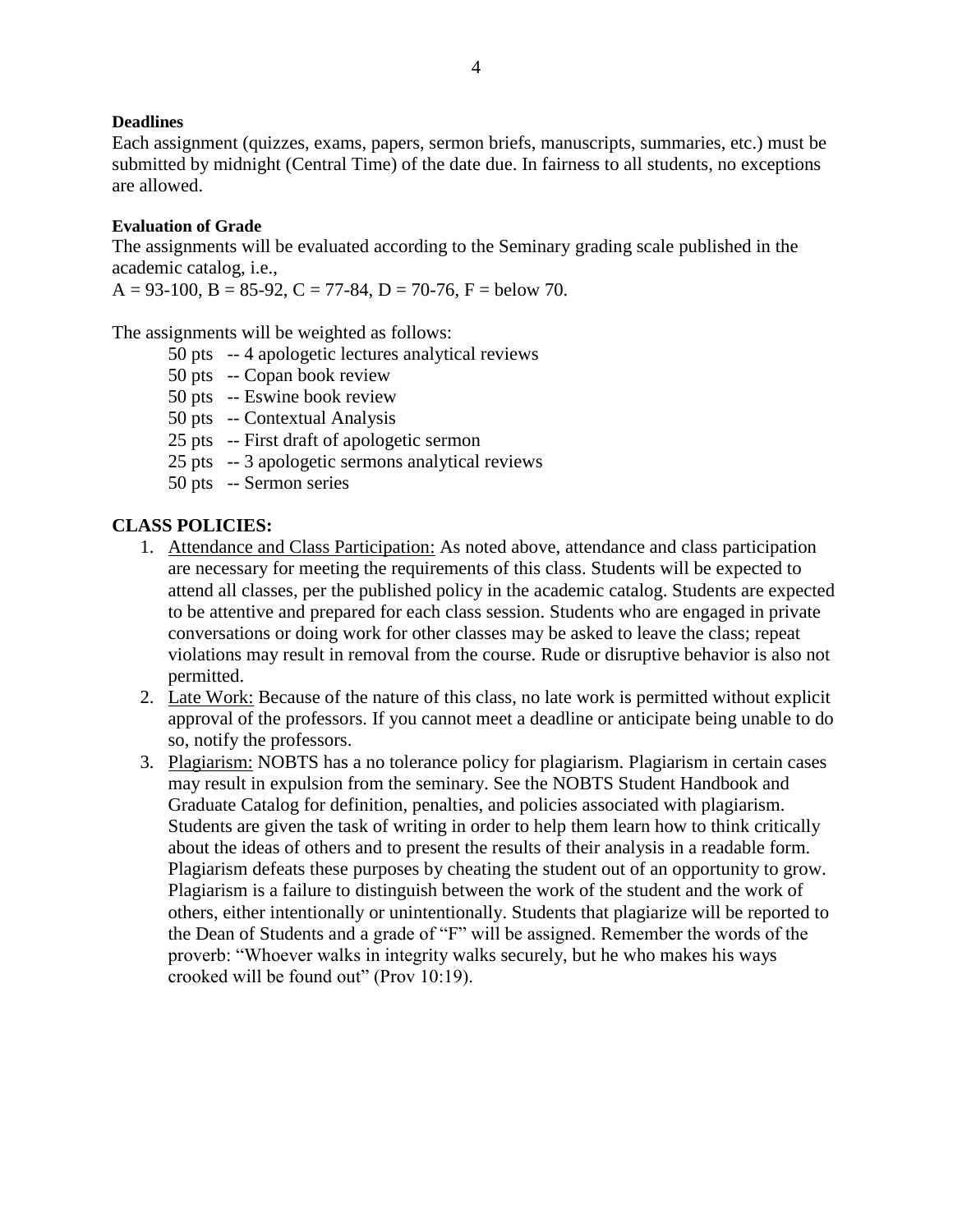## **Technical or Blackboard Issues**

For assistance regarding technology, consult ITC (504-816-8180) or the following websites:

- 1. Selfserve@nobts.edu Email for technical questions/support requests with the Selfserve.nobts.edu site (Access to online registration, financial account, online transcript, etc.)
- 2. BlackboardHelpDesk@nobts.edu Email for technical questions/support requests with the NOBTS Blackboard Learning Management System NOBTS.Blackboard.com.
- 3. ITCSupport@nobts.edu Email for general technical questions/support requests.
- 4. www.NOBTS.edu/itc/ General NOBTS technical help information is provided on this website.

## **Netiquette: appropriate online behavior**

Each student is expected to demonstrate appropriate Christian behavior when working online on the Discussion Board. The student is expected to interact with other students in a fashion that will promote learning and respect for the opinions of others in the course. A spirit of Christian charity is expected at all times in the online environment.

## **Late Work**

Because of the nature of this class, no late work is permitted without explicit approval of the professors.

## **Help for Writing Papers at "The Write Stuff"**

NOBTS maintains a Writing Center designed to improve English writing at the graduate level. Students can receive writing guides, tips, and valuable information to become better writers.

## **Plagiarism on Written Assignments**

NOBTS has a no tolerance policy for plagiarism. Plagiarism in certain cases may result in expulsion from the seminary. See the NOBTS Student Handbook and Graduate Catalog for definition, penalties, and policies associated with plagiarism. Students are given the task of writing in order to help them learn how to think critically about the ideas of others and to present the results of their analysis in a readable form. Plagiarism defeats these purposes by cheating the student out of an opportunity to grow. Plagiarism is a failure to distinguish between the work of the student and the work of others, either intentionally or unintentionally. Students that plagiarize will be reported to the Dean of Students and a grade of "F" will be assigned. Remember the words of the proverb: "Whoever walks in integrity walks securely, but he who makes his ways crooked will be found out" (Prov 10:19).

## **Disclaimer**

Flexibility is a critical attitude to ministry faithfulness. Therefore, the student will be expected to keep a good attitude when things change. This syllabus proposes a course of study for a given time period. However, occasionally things change. The professors reserve the right to adjust the syllabus when they reasonably think that doing so will enhance the learning experience of the student.

## **In Case Of A Declared Campus Evacuation**

Students are to check the NOBTS electronic Blackboard at [www.nobts.edu](http://www.nobts.edu/) within four days of evacuation.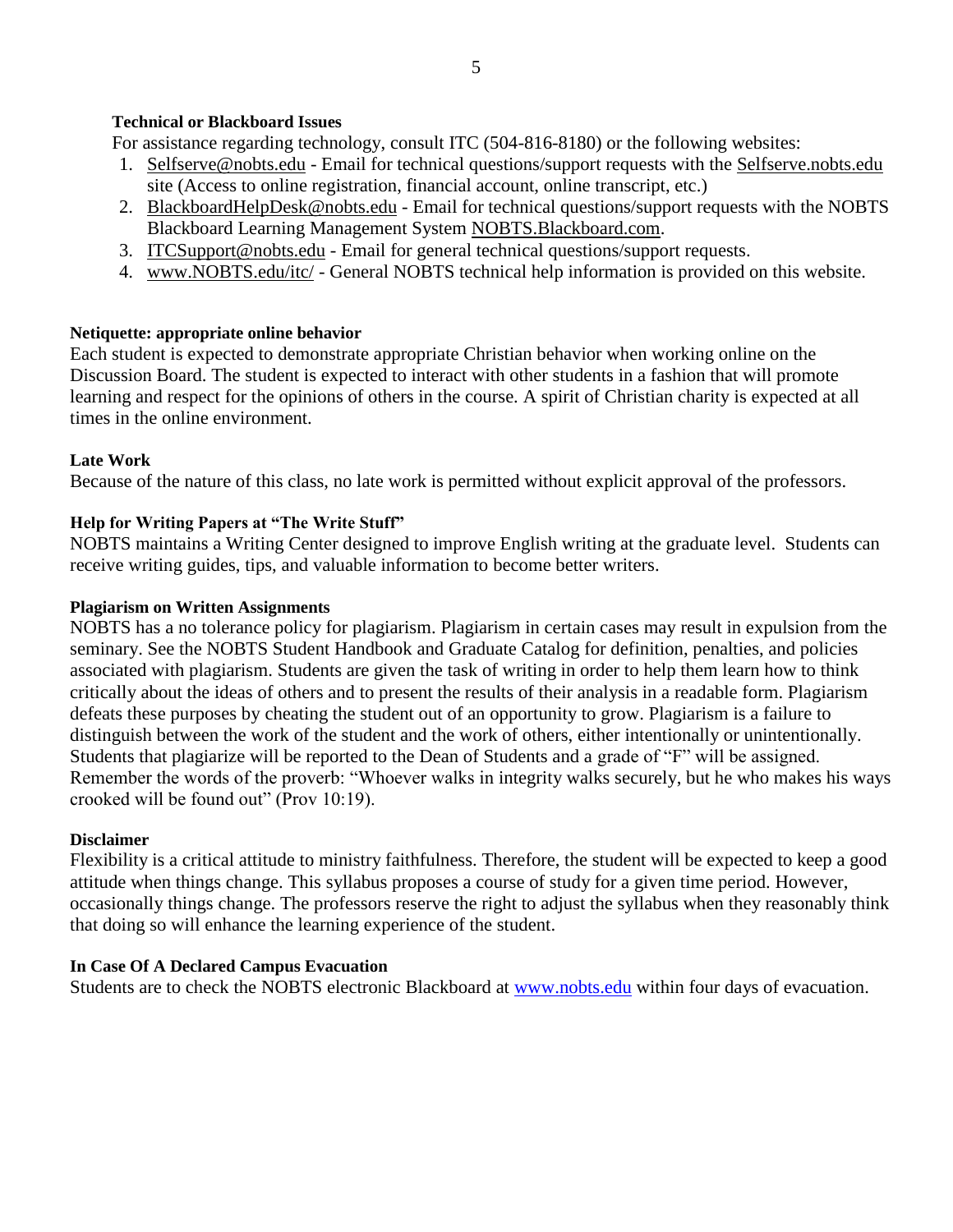# **COURSE SCHEDULE (PMTH8300 – spring 2022)**

| <b>ASSIGNMENT</b>                                     | <b>DUE DATE</b>   |
|-------------------------------------------------------|-------------------|
| 4 Apologetics Lectures Analytical Review (50 pts)     | Wednesday, May 18 |
| On-site seminar                                       | Wednesday, May 25 |
| Copan $&$ Eswine book reviews $(50 \text{ pts each})$ |                   |
| On-site seminar                                       | Wednesday, May 25 |
| Contextual Analysis (50 pts)                          |                   |
| On-site seminar                                       | Friday, May 27    |
| First draft of apologetic sermon (25 pts)             |                   |
| 3 Apologetic Sermons Analytical Review (25 pts)       | Friday, June 24   |
| Apologetic Sermon Series (50 pts)                     | Friday, July 29   |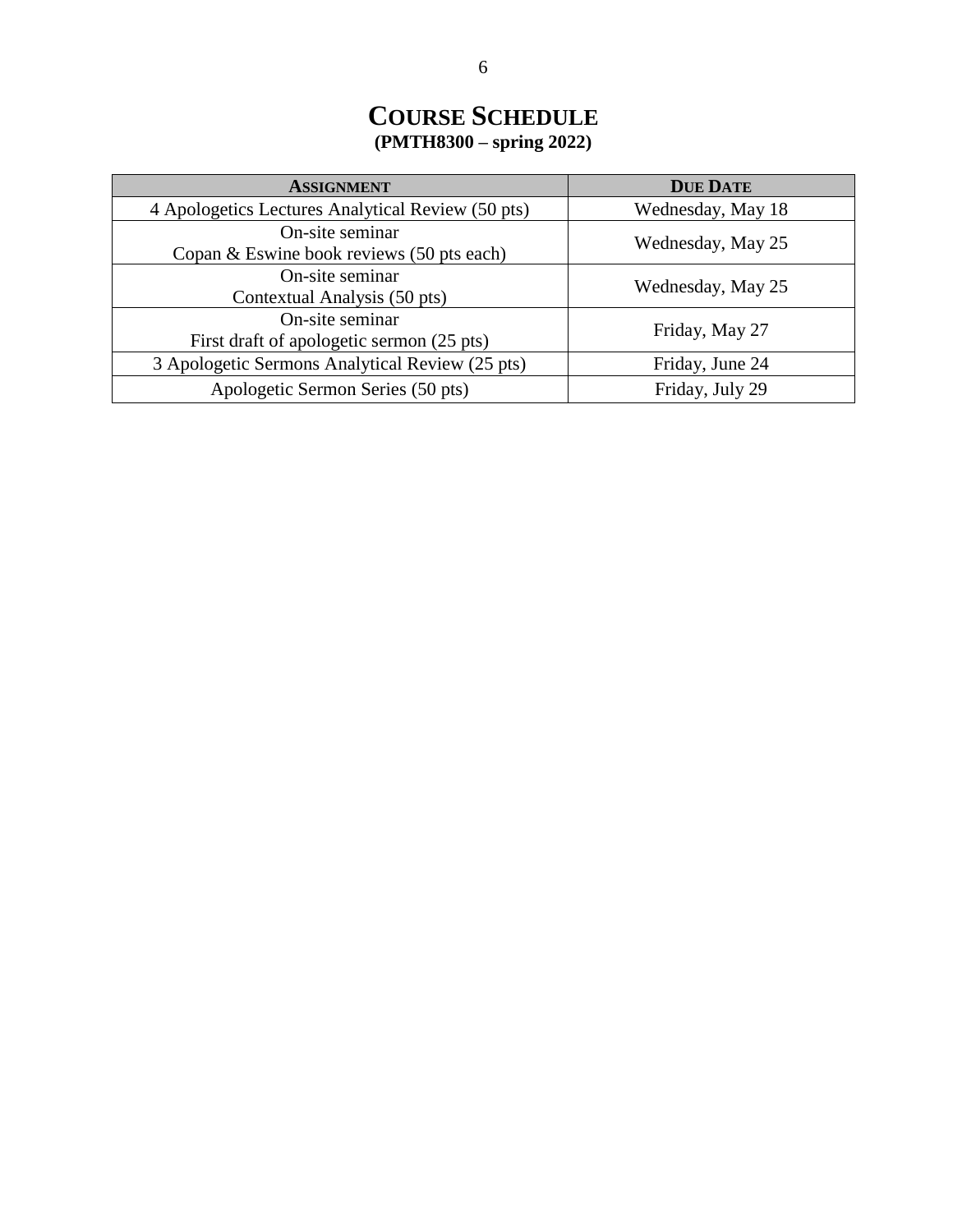## **GUIDELINES FOR A DEDUCTIVE EXPOSITORY SERMON**

## **FORMAL ELEMENTS / DESCRIPTIVE DATA**

Text: a complete thought-unit of Scripture providing the sermon's basis

Central Idea of the Text (CIT): details of text summarized in a complete, **past tense** sentence

Proposition: major idea of sermon summarized in a complete sentence using present, active, future indicative or imperative mood; in direct relationship to the CIT

Statement of Purpose:

- (1) Major Objective (MO) only one of six possible (doctrinal, devotional, ethical, evangel-istic, consecrative, or supportive)
- (2) Specific Objective (SO) focuses on only one; calls for specific action ("I want my hearer to . . .")

Title (Topic/Name): 2 to 4 words with a key or arrow word usually common to all major ideas; innovative, interesting, contemporary; indicative of general sermon content; not sensational or cute

## **INFORMAL ELEMENTS / RHETORICAL DATA**

Intro: - strong, attractive, and interesting opening sentence

- personal and social material; personal bridge; social bridge
- textual material (CIT); textual bridge
- focus the sermon's intent (Proposition)
- relational and transitional material; structural bridge

## Body - Development - Outline :

- I. State major idea drawn directly from the text, in a brief, complete sentence using present active, future indicative, or imperative mood, strong verbs [avoid "to be" and its forms]; (vs ?)
	- EXP: from only the selected text; 3rd person pronouns; past tense; express the "then-ness" aspect of the text itself in its historical context
	- ILL: fresh, interesting, believable; clearly shed light on this specific portion of the text and on this particular idea being developed; use different sources (use only 1 personal and 1 biblical ill. per sermon)
	- APP: specific; carry out the stated purpose expressed in the major and specific objectives; 1st and 2nd person pronouns; action-centered; relevant; express the "now-ness" aspect

TS:sentence indicates change and progression to next major idea; use the unifying word

- II. As above. (Is the final stated major idea most nearly related to the SO?)
	- EXP:
	- ILL:

APP:

TS:

- Concl: forceful, attractive, interesting
	- motivational in reporting God's action (good news)
	- possible recapitulation of major ideas or proposition
	- in harmony with stated purpose in MO, SO, and all APP
	- encourage the hearer in his/her response
- **NOTES:** \* No formal sub-ideas; keep the structure simple and clear.
	- \* More than two (2) major ideas are likely; two (2) are indicated on this form as only a guide to help you begin.
	- \* "EXPlanation," "ILLustration, and "APPlication" may be arranged in the order you consider most effective.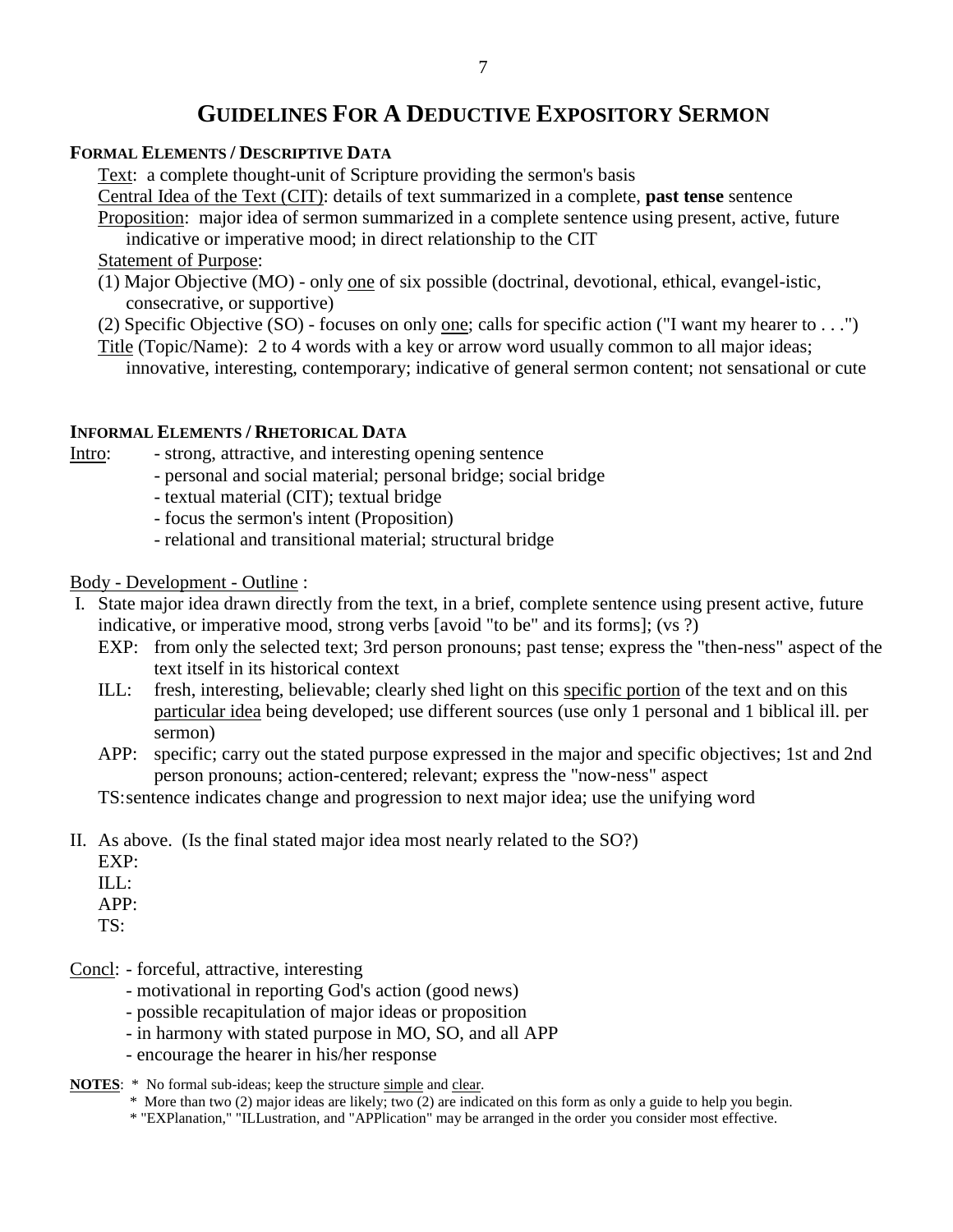## **GUIDELINES FOR AN INDUCTIVE EXPOSITORY SERMON**

## **FORMAL ELEMENTS/DESCRIPTIVE DATA**

Text: focused on a complete thought-unit of Scripture providing the sermon's authoritative basis and biblical affirmation

Central Idea of the Text (CIT): details of text summarized in a complete, **past tense** sentence

Proposition: major idea of sermon summarized in a complete sentence using present active, future indicative or imperative mood; the message

Statement of Purpose:

- (1) Major Objective (MO) focuses on only one of six possible (doctrinal, devotional, ethical, evangelistic, consecrative, or supportive)
- (2) Specific Objective (SO) focuses on only one; calls for specific action ("I want my hearer to..")
- Title (Topic/Name): 2 to 4 words with key, arrow, or unifying word usually common to all major ideas; innovative, interesting, contemporary; indicative of general sermon content; not sensational or cute
- Structural Pattern: 1 of 8 possible (enumeration, exploration, biographical, narrative, analogical, causal, problem-solution/question-answer, elimination)

## **INFORMAL ELEMENTS/RHETORICAL DATA**

Initiation -- Life-Interest -- Beginning Movement/Episode/Issue:

- L.M. = "LIFE-MATERIAL": The telling/re-presenting of supportive life-material; compelling, fresh, interesting, believable; clearly related to the general conflict, mystery, question, problem, etc. being dealt with; use various sources or types; connect with listener's experiences; strong, interesting opening sentence(s)
- L.I. = "LIFE ISSUE": Posits question; creates problem; established mystery; arouses curiosity, anticipation; imposes conflict; establishes suspense, ambiguity, or bind

## Continuation -- Progress -- Middle Movements/Episodes/Options:

- $L.M. =$  "LIFE-MATERIAL" (as above)<br>EXP. = Possible to use here, or to wait are
- Possible to use here, or to wait and use in closure; see NOTES below
- T.R. = "TENTATIVE RESOLUTION": Temporary, incomplete, or incorrect conclusion, or using present active, future indicative, or imperative mood, strong verbs (avoid the forms of "to be" and "to have")
- T.S. = "TRANSITIONAL SENTENCE/VEHICLE": Indicates change and progression of thought or direction; needs to achieve smooth, logical transition

### Next Movement/Episode/Option:

L.M. = (as above)  $EXP = (as above)$  T.R. = (as above) T.S. = (as above)

### Consummation -- Climax -- Ending Movement/Episode/Option:

- $L.M. =$  (as above) Most effective material used closer to climax
- $EXP. =$  (as above; see **NOTES** below)
- F.R. = "FINAL RESOLUTION": Disclosure of proposition, answer, solution

--closure may include some deductive/direct material

--application accomplished either explicitly or implicitly; should carry out the stated purpose expressed in the major and specific objectives; 1st and 2nd person pronouns; action-centered; relevant --possible recapitulation

### **NOTES**

\* BIBLICAL MATERIAL/EXPOSITION can be used within the movements where believed most effective; indicate the placement on the brief with the designation "EXP", followed by a summary of the biblical material  $\&$  identification of text(s) by vs. no. ( $\&$  chapter if appropriate); exposition should come from only the selected text; 3rd person pronouns; past tense; expresses the "then-ness" aspect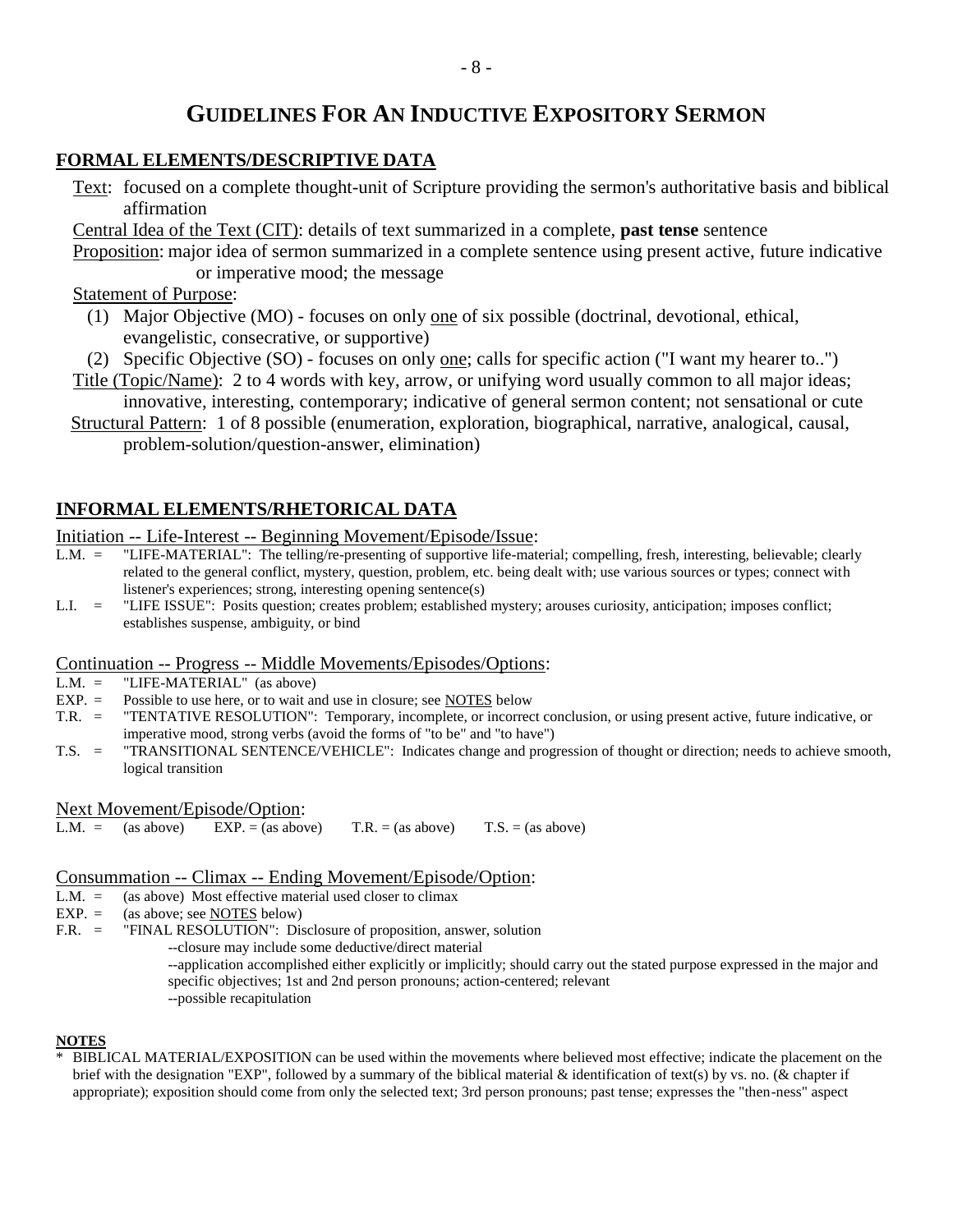### **SELECTED BIBLIOGRAPHY**

- Beckwith, Francis J. and Gregory Koukl. *Relativism*. Grand Rapids: Baker Books, 1998.
- Behe, Michael J. *Darwin's Black Box: The Biochemical Challenge to Evolution*. New York: Free Press, 1996.
- Boa, Kenneth D. and Robert M. Bowman, Jr. *Faith Has Its Reasons*. Colorado Springs: NavPress, 2001.
- Bloom, Allan. *The Closing of the American Mind*. New York: Simon and Schuster, 1987.
- Budzeszewski, J. *Written on the Heart*. Downers Grove: InterVarsity Press, 1997.
- Bush, L. Russ. *Classical Readings in Christian Apologetics: A.D. 100-1800*. Grand Rapids: Academic Books, 1983.
- Campolo, Anthony. *A Reasonable Faith: Responding to Secularism*. Waco, TX: Word Books, 1983.
- Caputo, John D. *Deconstruction in a Nutshell: A Conversation with Jacques Derrida*. New York: Fordham University Press, 1997.
- Chang, Curtis. *Engaging Unbelief*. Downers Grove: InterVarsity Press, 2000.
- Chappell, Bryan. *Christ-Centered Preaching*. Grand Rapids: Baker Books, 1994.
- Clark, David. *Dialogical Apologetics: A Person-Centered Approach to Christian Defense.* GrandRapids: Baker Books, 1993.
- Clark, Kelly James, ed. *Philosophers Who Believe.* Downers Grove, IL: InterVarsity, 1993.
- Clarke, Andrew and Bruce W. Winter. *One God, One Lord: Christianity in a World of Religious Pluralism.*  Grand Rapids: Paternoster Press, 1992*.*
- Clendenin, Daniel. *Many Gods, Many Lords: Christianity Encounters World Religions.* Grand Rapids: Baker Books, 1995.
- Colson, Chuck and Nancy Pearcey. *How Now Shall We Live?* Wheaton: Tyndale House, 1999.
- Copan, Paul. *True For You, But Not For Me: Deflating the Slogans that Leave Christians Speechless*. Minneapolis: Bethany House, 1998.
- \_\_\_\_\_\_\_\_.*. When God Goes to Starbucks: A Guide to Everyday Apologetics*. Grand Rapids: Baker, 2008. Corduan, Winifried. *Reasonable Faith.* Nashville: Broadman and Holman, 1993.
- Craig: William Lane. *No Easy Answers: Finding Hope in Doubt, Failure and Unanswered Prayer*. Chicago: Moody Press, 1990.

\_\_\_\_\_\_\_\_. *Reasonable Faith: Christian Truth and Apologetics.* Wheaton, IL: Crossway, 1994.

- Crockett, William V. and James G. Signountos., ed. *Through No Fault of Their Own? The Fate of Those Who Have Never Heard.* Grand Rapids: Baker Books, 1991.
- Dembski, William A. *Intelligent Design: The Bridge Between Science and Theology*. Downers Grove: Intervarsity Press, 1999.
- Dockery, David S. *The Challenge of Postmodernism*. Edited by David S. Dockery. Grand Rapids: Baker Books, 1997.
- Dodd, C.H. *The Apostolic Preaching and its Developments*. London: Hodder and Stoughton Limited, 1936.
- Dyrness, William. *Christian Apologetics in a World Community*. Downers Grove, IL: InterVarsity Press, 1983.
- Erickson, Millard J. *Postmodernizing the Faith: Evangelical Responses to the Challenge of Postmodernism*. Grand Rapids: Baker Books, 1998.
	- \_\_\_\_\_\_\_\_. *Truth or Consequences*. Downers Grove: InterVarsity Press, 2001.
- Eswine, Zack. *Preaching to a Post-Everything World: Crafting Biblical Sermons that Connect with Our Culture*. Grand Rapids: Baker, 2008.
- Fackre, Gabriel, Ronald H. Nash, and John Sanders. *What About Those Who Have Never Heard? Three Views on the Destiny of the Unevangelized.* Illinois: InterVarsity, 1995.
- Fish, Stanley. *Is There a Text in This Class? The Authority of Interpretive Communities*. Cambridge: Harvard University Press, 1980.
	- \_\_\_\_\_\_\_\_. *There's No Such Thing as Free Speech, and It's a Good Thing, Too*. New York: Oxford University Press, 1994.
- Fredericks, James L. *Faith Among Faiths: Christian Theology and Non-Christian Religions.* New York: Paulist Press, 1999.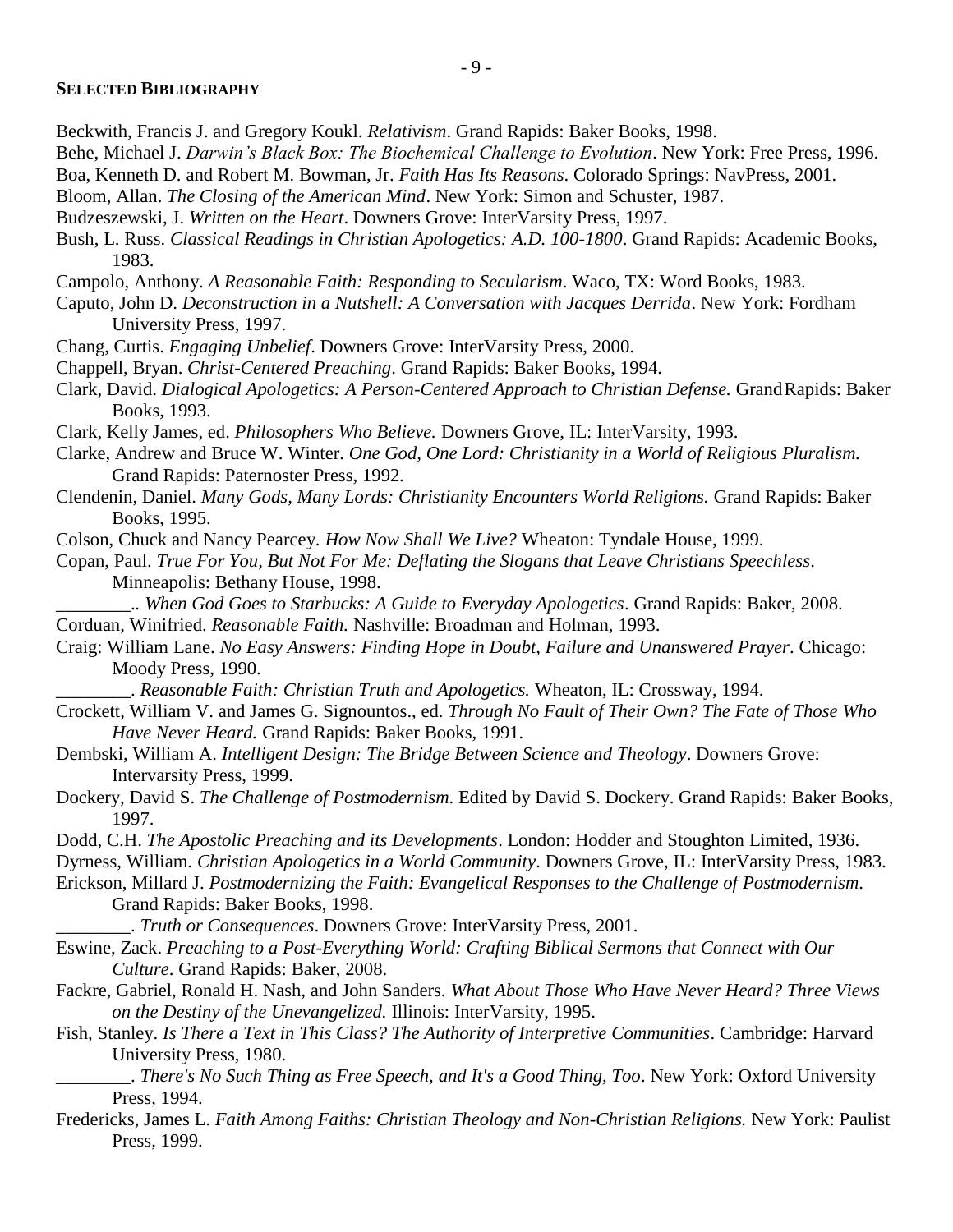Geisler, Norman L. *Christian Apologetics*. Grand Rapids: Baker Books, 1988.

- Gibson, Scott, ed. *Preaching to a Shifting Culture: 12 Perspectives on Communicating that Connects*. Grand Rapids: Baker, 2004.
- Green, Michael. *Evangelism in the Early Church*. Grand Rapids: Eerdmans, 1983.
- Griffin, Em. *The Mind Changers*. Wheaton: Tyndale House Publishers, Inc., 1986.
- Groothuis, Douglas. *Christian Apologetics: A Comprehensive Case for Biblical Faith*. Downers Grove, IL: InterVarsity Press, 2011.
	- \_\_\_\_\_\_\_\_. *Truth Decay: Defending Christianity against the Challenges of Postmodernism*. Downers Grove, IL: InterVarsity Press, 2000.
- Guiness, Os. *Doubt: Faith in Two Minds*, 2d ed. Glasgow: Collins, 1983.
- Habermas, Gary. *Dealing with Doubt*. Chicago: Moody Press, 1990.
- Halverson, Dean, ed. *The Compact Guide to World Religions*. Minneapolis: Bethany House, 1996.
- Hick, John. *God Has Many Names*. Philadelphia: The Westminster Press, 1982.
	- \_\_\_\_\_\_\_\_. *An Interpretation of Religion*. New Haven: Yale University Press, 1989.
- Johnston, Graham. *Preaching to a Postmodern World.* Grand Rapids: Baker Books, 2001.
- Kallenberg, Brad. *Live to Tell: Evangelism in a Postmodern World.* Grand Rapids: Brazos Press, 2002.
- Keller, Tim. *The Reason for God*. New York: Penguin, 2004.
- Knitter, Paul F. *Jesus and the Other Names: Christian Mission and Global Responsibility.* New York: Orbis Books, 1996.
- Kreeft, Peter. *Three Philosophies of Life*. San Francisco: Ignatius Press, 1989.
- Kreeft, Peter, and Ronald K. Tacelli. *Handbook of Christian Apologetics.* Downers Grove, IL: InterVarsity, 1994.
- Larsen, David. *The Evangelism Mandate: Recovering the Centrality of Gospel Preaching*. Grand Rapids: Kregel Publications, 1992.
- Lewis, C.S. *Mere Christianity*. New York: HarperCollins Publishers, 2001.
- Lightner, Robert P. *The God of the Bible and Other Gods: Is the Christian God unique among World Religions?*  Grand Rapids: Kregel Publications, 1998.
- Little, Paul E. *Know Why You Believe*. Downers Grove, IL: InterVarsity Press, 1968.
- Loscalzo, Craig A. *Apologetic Preaching*. Downers Grove: InterVarsity Press, 2000.
- Mayers, Ronald B. *Both/And: A Balanced Apologetic*. Chicago: Moody Press, 1984.
- McDermott, Gerald R. *Can Evangelicals Learn From World Religions? Jesus, Revelation and Religious Traditions.* Illinois: InterVarsity Press, 2000.
- McDowell, Josh. *More than a Carpenter*. Wheaton: Tyndale House, 1987.
- McGrath, Alister. *Intellectuals Don't Need God: And Other Modern Myths*. Grand Rapids: Zondervan Publishing House, 1993.
- Miller, Calvin. *Marketplace Preaching*. Grand Rapids: Baker Books, 1995.
- Mohler, R. Albert, Jr. *He is Not Silent: Preaching in a Postmodern World*. Chicago: Moody, 2008.
- Montgomery, John Warwick. *Faith Founded on Fact: Essays in Evidential Apologetics*. Nashville: Thomas Nelson Publishers, 1978.
- Moreland, J.P. *Scaling the Secular City: A Defense of Christianity.* Grand Rapids: Baker, 1987.
- Netland, Harold A. *Dissonant Voices: Religious Pluralism and the Question of Truth*. Grand Rapids: William B. Eerdmans Publishing Company, 1991.
- Okholm, Dennis and Timothy R. Phillips, Ed. *More Than One Way? Four Views on Salvation in a Pluralistic World.* Grand Rapids: Zondervan, 1995.
- Petersen, Jim. *Living Proof: Sharing the Gospel Naturally*. Colorado Springs: NavPress, 1989.
- Pinnock, Clark. *Are There Any Answers?* Minneapolis: Dimension Books, 1972.
	- \_\_\_\_\_\_\_\_\_\_\_\_. *A Case for Faith.* Minneapolis: Bethany House, 1980.
		- \_\_\_\_\_\_\_\_\_\_\_\_. *Live Now, Brother.* Chicago: Moody Press:, 1972.
- Ramm, Bernard. *Varieties of Christian Apologetics*. Grand Rapids: Baker Books, 1961.
- Reid, J.K.S. *Christian Apologetics*. Grand Rapids: William B. Eerdmans Publishing Company, 1969.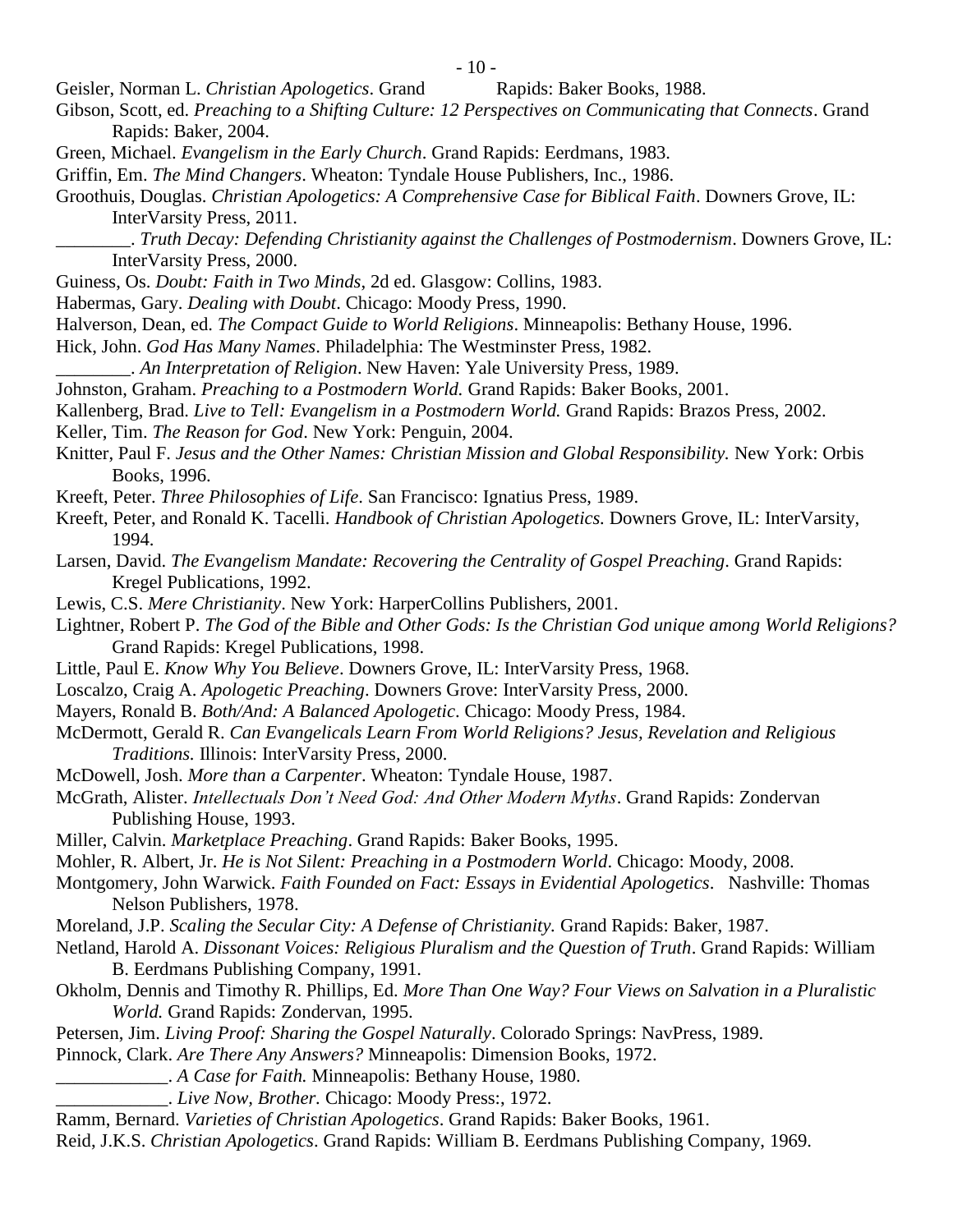- Richard, Ramesh P. *The Population of Heaven: The Biblical Response to the Inclusivist Position on Who Will be Saved.* Chicago: Moody Press, 1994.
- Rommen, Edward and Harold Netland, ed. *Christianity and the Religions.* Pasadena: William Carey Library, 1995.
- Sanders, John. *No Other Name: An Investigation into the Destiny of the Unevangelized.* Grand Rapids: Eerdmans, 1992.
- Schaeffer, Francis August. *Escape From Reason*. London: InterVarsity Press, 1968.
- Sproul, R. C. *Reason to Believe*. Grand Rapids: Zondervan Publishing House, 1978.
- Stackhouse, John G., Jr. *Humble Apologetics*. New York: Oxford University Press, 2002.
- Stott, John. *You Can Trust The Bible*. Grand Rapids: Discovery House, 1982.
- Strobel, Lee. *The Case for Christ*. Grand Rapids: Zondervan, 1998.
- Thompson, James. *Preaching Like Paul*. Louisville: Westminster John Knox Press, 2001.
- Van Till, Cornelius. *Apologetics*. Phillipsburg, NJ: Presbyterian and Reformed Publishing Co., 1976.
- Watson, F. *The Defenders of the Faith*. New York: Pott, Young, and Co., 1920.
- Zacharias, Ravi and Norman Geisler, eds. *Is Your Church Ready?* Grand Rapids: Zondervan, 2003.

### Contextualization

- Abby, Merrill R. *Preaching to the Contemporary Mind: Interpreting the Gospel Today*. New York: Abingdon, 1963.
- ———. *Communication in Pulpit and Parish*. Philadelphia: Westminster, 1980.
- Alcantara, Jared E. *Crossover Preaching: Intercultural-Improvisational Homiletics in Conversation with Gardner C. Taylor.* Downers Grove: InterVarsity, 2015.
- ——. Learning from a Legend: What Gardner C. Taylor Can Teach Us About Preaching. Eugene: Cascade Books, 2016.
- Anderson, Leith. *Dying for Change*. Minneapolis: Bethany House, 1990.
- Barry, James C., comp. *Preaching in Today's World*. Nashville: Broadman, 1984.
- Callen, Barry L. editor. *Sharing Heaven's Music: the Heart of Christian Preaching (essays in honor of James Earl Massey).* Nashville: Abingdon, 1995.
- Cone, James H. *Black Theology and Black Power.* New York: Seabury, 1969.
- Cooper-Lewter, Nicholas and Henry H. Mitchell. *Soul Theology: the Heart of American Black Culture.*  Nashville: Abingdon, 1986.
- Erickson, Millard J., and James L. Heflin. *Old Wine in New Wineskins: Doctrinal Preaching in a Changing World*. Grand Rapids: Baker, 1997. .
- Fabarez, Michael. *Preaching That Changes Lives*. Nashville: Thomas Nelson, 2002.
- Forsyth, P. T. *Positive Preaching and the Modern Mind*. New York: Hodder & Stoughton, 1907.
- Garrison, Webb B. *The Preacher and His Audience*. Westwood, NJ: Revell, 1954.
- George, Timothy, James Earl Massey, and Robert Smith Jr., editors. *Our Sufficiency is of God: Essays on Preaching in Honor of Gardner C. Taylor.* Macon: Mercer University Press, 2010.
- Gibson, Scott M. editor. *The Worlds of the Preacher: Navigating Biblical, Cultural, and Personal Contexts.*  Grand Rapids: Baker, 2018.
- Gregory, Joel C. editor. *Baptist Preaching: a Global Anthology.* Waco: Baylor University Press, 2014.
- Henderson, David W. *Culture Shift: Communicating God's Truth to Our Changing World*. Grand Rapids: Baker, 1998.
- Hughes, Robert G, and Robert Kysar. *Preaching Doctrine for the Twenty-First Century*. Minneapolis: Fortress Press, 1997.
- Johnston, Graham. *Preaching to a Postmodern World: A Guide to Reaching 21st Century Listeners*. Grand Rapids: Baker, 2001.
- Keller, Timothy. *Preaching: Communicating Faith in an Age of Skepticism.* New York: Penguin Books, 2015.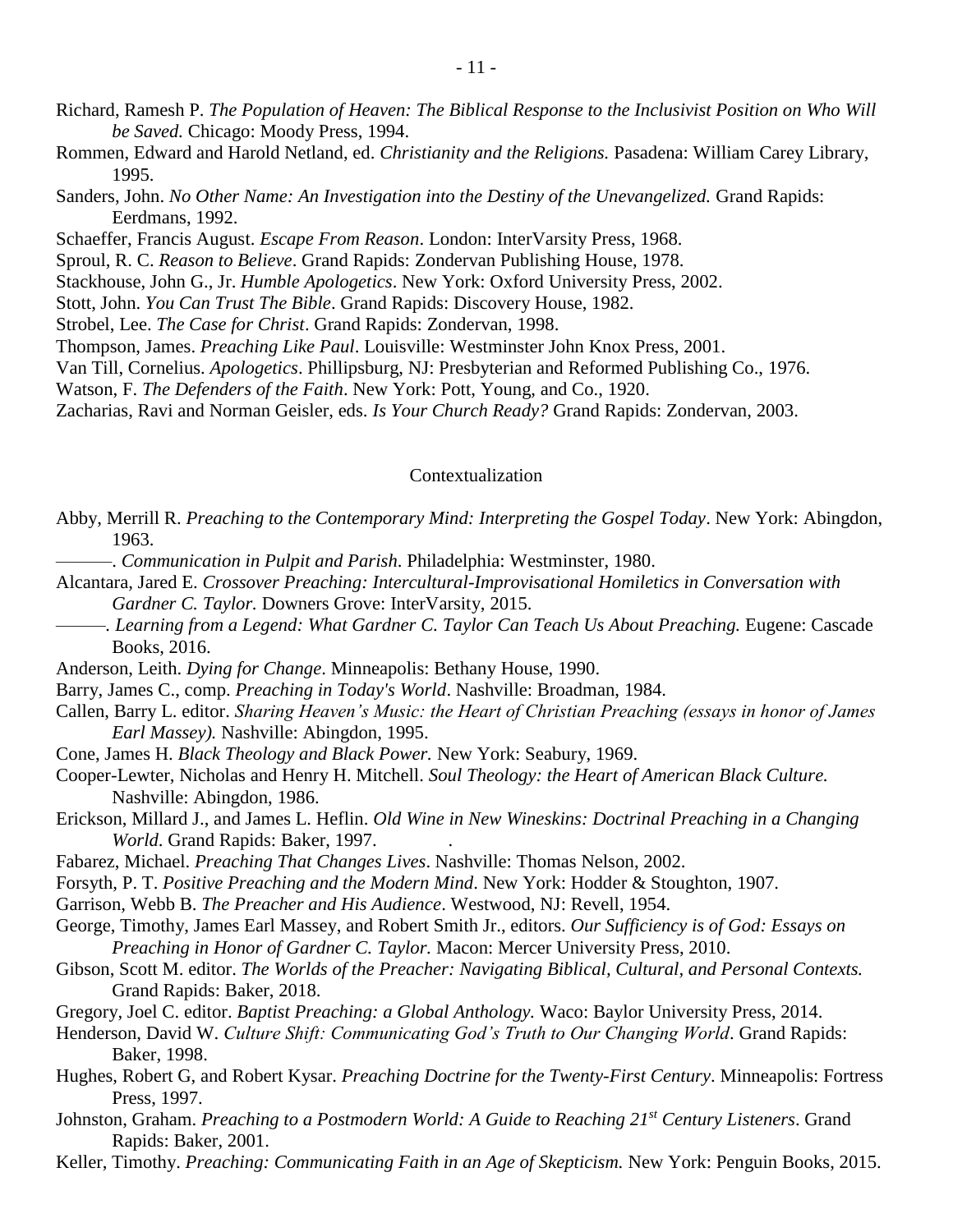- Kim, Matthew D. *Preaching with Cultural Intelligence: Understanding the People Who Hear Our Sermons.*  Grand Rapids: Baker, 2017.
- Lischer, Richard. *Theories of Preaching: Selected Readings in the Homiletical Tradition.* Durham: The Labyrinth Press, 1987.
- Miller, Calvin. *Marketplace Preaching*. Grand Rapids: Baker Books, 1995.
- Mitchell, Henry H. *Black Preaching.* San Francisco: Harper & Row, 1979.
- *—-——. Black Preaching: the Recovery of a Powerful Art.* Nashville: Abingdon, 1990.
- ———. *Celebration and Experience in Preaching.* Nashville: Abingdon, 1990.
- ———. *The Recovery of Preaching.* San Francisco: Harper & Row, 1977.
- ——— and Emil M. Thomas. *Preaching for Black Self-esteem.* Nashville: Abingdon, 1994.
- Packer, David. *Preaching to the Whole World: the Art of Preparing Biblical Sermons Across Cultural Divides.*  N.p.: Growth Points Publication, 2014.
- Richards, E. Randolph and Brandon J. O'Brien. *Misreading Scripture with Western Eyes: Removing Cultural Blinders to Better Understand the Bible.* Downers Grove: InterVarsity, 2012.
- Rosenberg, Bruce A. *The Art of the American Folk Preacher.* New York: Oxford University, 1970.
- Scharf, Greg R. *Let the Earth Hear His Voice: Strategies for Overcoming Bottlenecks in Preaching God's Word.* Phillipsburg: P&R Publishing, 2015.
- Schultze, Quentin J. *Communicating for Life: Christian Stewardship in Community and Media*. Grand Rapids: Baker, 2000.
- Simmons, Martha J. and Henry H. Mitchell. *A Study Guide to Accompany "Celebration and Experience in Preaching".* Atlanta: n.p., 1993.

#### Creativity and Innovation

Achtemeier, Elizabeth R. *Creative Preaching: Finding the Right Words*. Nashville: Abingdon, 1980.

- Alcantara, Jared E. *Crossover Preaching: Intercultural-Improvisational Homiletics in Conversation with Gardner C. Taylor.* Downers Grove: InterVarsity, 2015.
- *———. Learning from a Legend: What Gardner C. Taylor Can Teach Us About Preaching.* Eugene: Cascade Books, 2016.
- Arthurs, Jeffrey D. *Preaching as Reminding: Stirring Memory in an Age of Forgetfulness.* Downers Grove: IVP Academic, 2017.
- Barker, Joel Arthur. *Future Edge: Discovering the New Paradigms of Success*. New York: William Morrow and Company, 1992.
- Briscoe, D. Stuart. *Fresh Air in the Pulpit.* Grand Rapids: Baker Books and Inter-Varsity Press, 1994.
- Callen, Barry L. editor. *Sharing Heaven's Music: the Heart of Christian Preaching (essays in honor of James Earl Massey).* Nashville: Abingdon, 1995.
- Chapell, Bryan. *Using Illustrations to Preach with Power*. Wheaton: Crossway, 1992.
- Eswine, Zack. *Kindled Fire: How the Methods of C.H. Spurgeon Can Help Your Preaching.* Ross-shire: Christian Focus Publications, 2006.
- Freeman, Harold. *Variety in Biblical Preaching: Innovative Techniques and Fresh Forms*. Waco: Word, 1987.
- Garrison, Webb B. *Creative Imagination in Preaching*. New York: Abingdon, 1960.
- George, Timothy, James Earl Massey, and Robert Smith Jr., editors. *Our Sufficiency is of God: Essays on Preaching in Honor of Gardner C. Taylor.* Macon: Mercer University Press, 2010.
- Mitchell, Henry H. *Black Preaching: the Recovery of a Powerful Art.* Nashville: Abingdon, 1990.
- ———. *Celebration and Experience in Preaching.* Nashville: Abingdon, 1990.
- ———. *The Recovery of Preaching.* San Francisco: Harper & Row, 1977.
- Rosenberg, Bruce A. *The Art of the American Folk Preacher.* New York: Oxford University, 1970.
- Shelly, Marshall, ed. *Changing Lives Through Preaching and Worship*. Nashville: Moorings, 1995.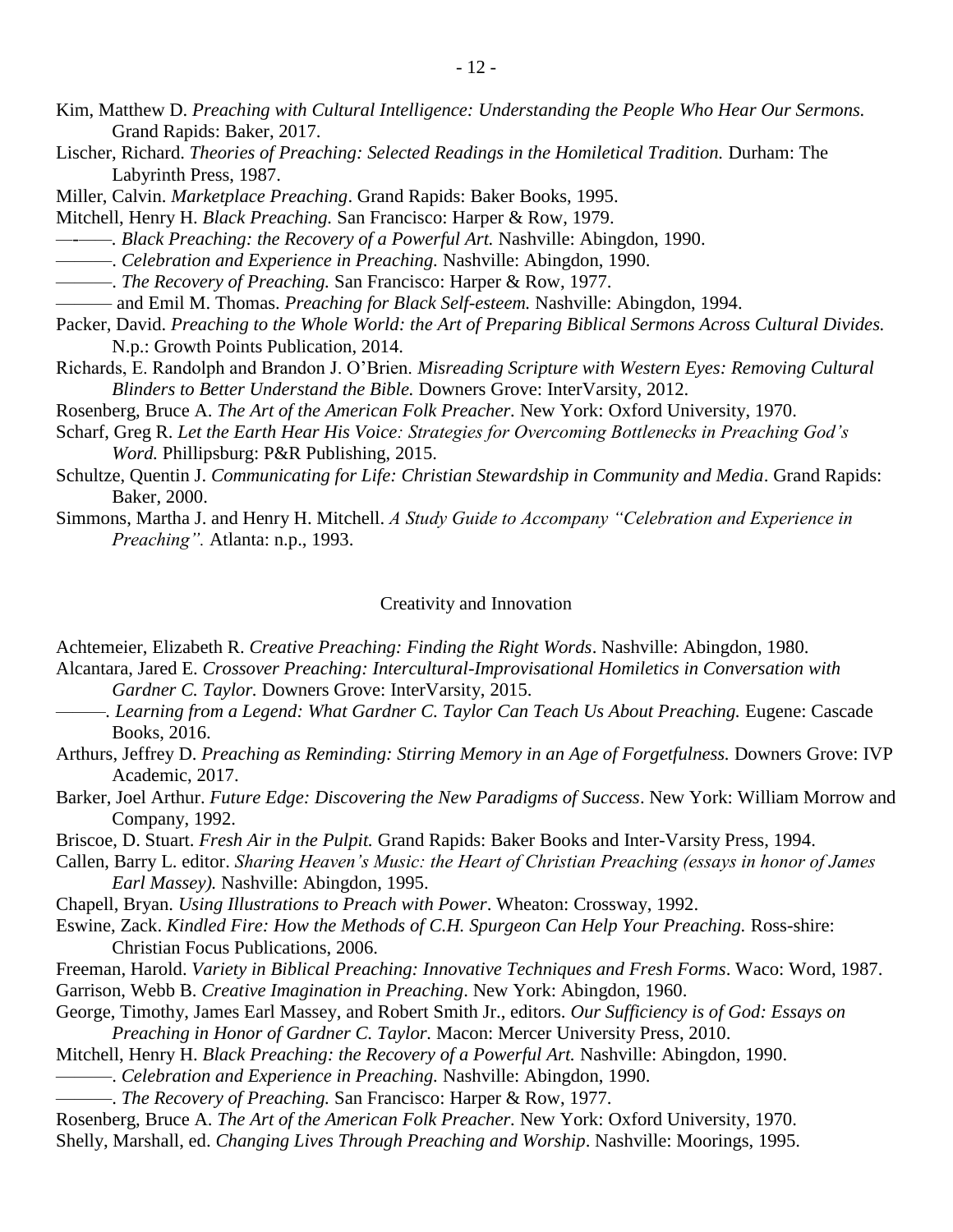- Simmons, Martha J. and Henry H. Mitchell. *A Study Guide to Accompany "Celebration and Experience in Preaching".* Atlanta: n.p., 1993.
- Thomas, Frank A. *They Like to Never Quit Praisin' God: the Role of Celebration in Preaching.* Cleveland: United Church Press, 1997.
- Vines, Jerry and Adam B. Dooley. *Passion in the Pulpit: How to Exegete the Emotion of Scripture.* Chicago: Moody, 2018.
- White, James Emery. *Rethinking the Church: A Challenge to Creative Redesign in an Age of Transition*. Grand Rapids: Baker, 1997.

Whitesell, Faris D., and Lloyd M. Perry. *Variety in Your Preaching*. Westwood, NJ: Revell, 1954.

Wiersbe, Warren. *Preaching and Teaching with Imagination: The Quest for a Biblical Ministry*. Wheaton, IL: Victor Books, 1994.

### Exposition

### General

- Akin, Daniel L., Bill Curtis, and Stephen Rummage. *Engaging Exposition*. Nashville: B&H Publishing, 2011. ———, David L. Allen, and Ned L. Mathews, eds. *Text-Driven Preaching: God's Word at the Heart of Every Sermon*. Nashville: B&H Publishing, 2010.
- Alcantara, Jared E. *Crossover Preaching: Intercultural-Improvisational Homiletics in Conversation with Gardner C. Taylor*. Downers Grove: InterVarsity, 2015.
- Allen, O. Wesley, Jr. *Determining the Form: Structures for Preaching*. Minneapolis: Fortress Press, 2008.
- Anderson, Kenton C. *Choosing to Preach: A Comprehensive Introduction to Sermon Options and Structures*. Grand Rapids: Zondervan, 2006.
- Arthurs, Jeffrey D. *Preaching as Reminding: Stirring Memory in an Age of Forgetfulness.* Downers Grove: IVP Academic, 2017.
- ———. *Preaching with Variety: How to Re-create the Dynamics of Biblical Genres*. Grand Rapids: Kregel, 2007.
- Augustine. *On Christian Teaching*. Translated by R.P.H. Green. Oxford: Oxford University Press, 2008.
- Azurdia III, Arturo G. *Spirit Empowered Preaching: Involving The Holy Spirit in Your Ministry*. Great Britain: Christian Focus Publications, 2015.
- Blackwood, Andrew Watterson. *The Preparation of Sermons*. Nashville: Abingdon Press, 1948.
- Blackwood, Rick. *The Power of Multi-Sensory Preaching and Teaching*. Grand Rapids: Zondervan Publishing House, 2008.
- Broadus, John Albert. *Lectures on the History of Preaching*. New York: Sheldon & Company, 1876. ———. *On the Preparation and Delivery of Sermons*. 4th ed. Revised and edited by Vernon L. Stanfield. San Francisco: HarperCollins Publishers, 1979.
- Brown, H. C., Jr. *A Quest for Reformation in Preaching*. Waco: Word Books, 1968.
- ———, Gordon H. Clinard, Jesse J. Northcutt, and Al Fasol. *Steps to the Sermon: An Eight-Step Plan for Preaching with Confidence.* 2nd ed. Nashville: Broadman & Holman Publishers, 1996.
- Bryson, Harold. *Expository Preaching: The Art of Preaching Through a Book of the Bible*. Nashville: Broadman & Holman Publishers, 1995.
- Buttrick, David. *Homiletic: Moves and Structures*. Philadelphia: Fortress Press, 1988.
- Carl III, William J. *Preaching Christian Doctrine*. Minneapolis: Fortress Press, 2008.
- Chan, Sam. *Preaching As The Word of God: Answering an Old Question with Speech-Act Theory*. Eugene: Pickwick Publications, 2016.
- Chapell, Bryan. *Christ-Centered Preaching: Redeeming the Expository Sermon*. 3rd ed. Grand Rapids: Baker Academic, 2018.
	- ––––––. *Christ-Centered Sermons: Models of Redemptive Preaching*. Grand Rapids: Baker Academic, 2013.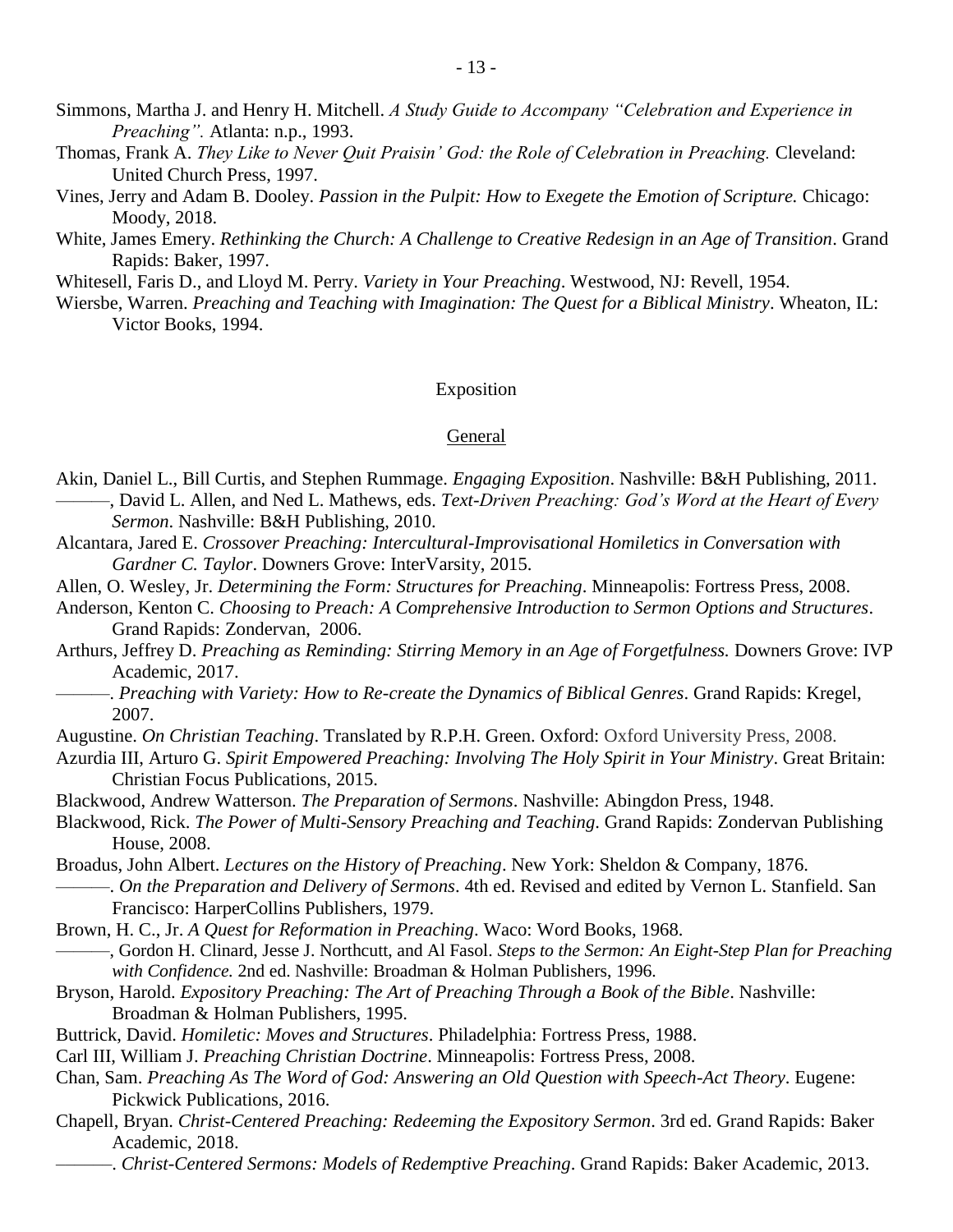Craddock, Fred B. *As One Without Authority*. rev. ed. St. Louis: Chalice Press, 2001.

- Davis, H. Grady. *Design for Preaching*. Philadelphia: Fortress Press, 1958.
- Duduit, Michael, ed. *Handbook of Contemporary Preaching*. Nashville: Broadman & Holman, 1992.
- Elliott, Mark Barger. *Creative Styles of Preaching*. Louisville: Westminster John Knox Press, 2000.
- Eswine, Zack. *Preaching to a Post-Everything World: Crafting Biblical Sermons that Connect with Our Culture*. Grand Rapids: Baker, 2008.
- Gallaty, Robby, and Steven Smith. *Preaching for the Rest of Us: Essentials for Text-Driven Preaching*. Nashville: B & H Academic, 2018.
- Galli, Mark, and Craig Brian Larson. *Preaching That Connects: Using Journalistic Techniques to Add Impact*. Grand Rapids: Zondervan, 1994.
- George, Timothy, James Earl Massey, and Robert Smith, Jr., eds. *Our Sufficiency Is of God: Essays on Preaching in Honor of Gardner C. Taylor*. Macon: Mercer University Press, 2010.
- Gibson, Scott M., ed. *Preaching to a Shifting Culture: 12 Perspectives on Communicating that Connects*. Grand Rapids: Baker Books, 2004.
- ———. *Preaching with a Plan: Sermon Strategies for Growing Mature Believers*. Grand Rapids: Baker Books, 2012.
- ———, ed. *The Worlds of the Preacher: Navigating Biblical, Cultural, and Personal Contexts*. Grand Rapids: Baker Academic, 2018.
- ———, and Matthew D. Kim, eds. *Homiletics and Hermeneutics: Four Views on Preaching Today*. Grand Rapids: Baker Academic, 2018.
- Goldsworthy, Graeme. *Preaching the Whole Bible as Christian Scripture: The Application of Biblical Theology to Expository Preaching*. Grand Rapids: Eerdmans, 2000.
- Greidanus, Sidney. *The Modern Preacher and the Ancient Text: Interpreting and Preaching Biblical Literature*. Grand Rapids: Eerdmans, 1988. Kindle.
- ———. *Preaching Christ from the Old Testament: A Contemporary Hermeneutical Method*. Grand Rapids: Eerdmans, 1999.
- Heisler, Greg. *Spirit-Led Preaching: The Holy Spirit's Role in Sermon Preparation and Delivery*. Nashville: B&H Publishing, 2007.
- Hull, William E. *Strategic Preaching: The Role of the Pulpit in Pastoral Leadership*. St. Louis: Chalice Press, 2006.
- Jackson, Edgar N. *How to Preach to People's Needs*. Ann Arbor: Cushing-Malloy, 1970.
- Johnson, Dennis E. *Him We Proclaim: Preaching Christ from All the Scriptures*. Phillipsburg: P&R Publishing, 2007.
	- ———. *Walking with Jesus through His Word: Discovering Christ in All the Scriptures*. Phillipsburg: P&R Publishing, 2015.
- Kaiser, Walter C., Jr. *Toward an Exegetical Theology: Biblical Exegesis for Preaching and Teaching*. Grand Rapids: Baker Academic, 1981.
- Keller, Timothy. *Preaching: Communicating Faith in an Age of Skepticism*. New York: Penguin Books, 2015.
- Kent, Grenville J. R., Paul J. Kissling, and Laurence A. Turner, eds. *Reclaiming the Old Testament for Christian Preaching*. Downers Grove: IVP Academic, 2010.
- Kim, Matthew D. *Preaching with Cultural Intelligence: Understanding the People Who Hear Our Sermons*. Grand Rapids: Baker Academic, 2017.
- Koller, Charles. *How to Preach Without Notes*. 1969. Reprint, Grand Rapids: Baker Book House, 2007.
- Kuruvilla, Abraham. *Privilege the Text! A Theological Hermeneutic for Preaching*. Chicago: Moody Publishers, 2013.
- Lloyd-Jones, D. Martyn. *Preaching and Preachers*. 40th Anniversary ed. Grand Rapids: Zondervan, 2011.
- Long, Thomas G. *Preaching and the Literary Forms of the Bible*. Philadelphia: Fortress Press, 1985.
- Lowry, Eugene L. *The Homiletical Plot: The Sermon as Narrative Art Form*. exp. ed. Louisville: Westminster John Knox Press, 2001.
- Mathews, Alice P. *Preaching That Speaks to Women*. Grand Rapids: Baker, 2003.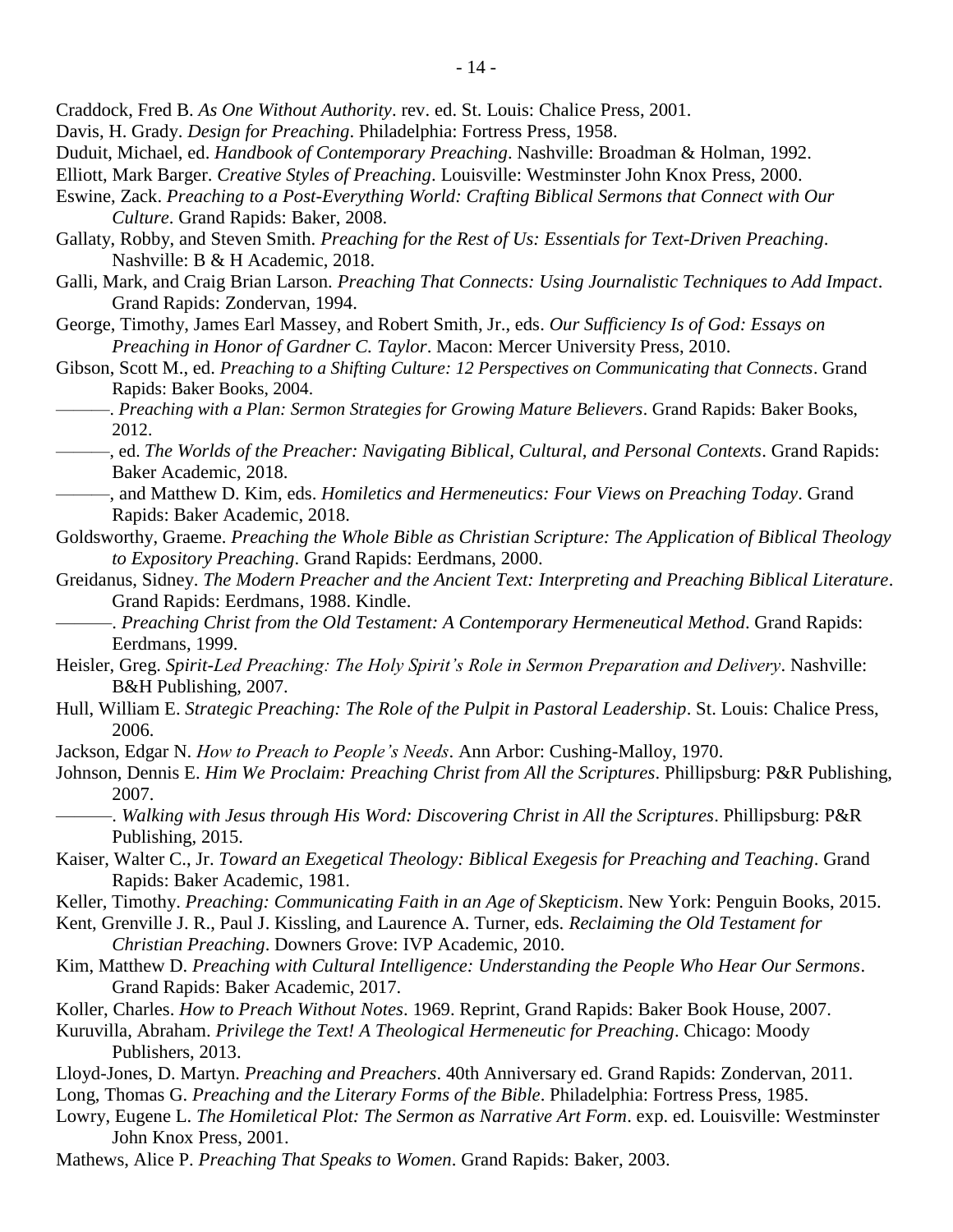- Merida, Tony. *The Christ-Centered Expositor: A Field Guide for Word-Driven Disciple Makers*. Nashville: B&H Academic, 2016.
- ———. *Faithful Preaching: Declaring Scripture with Responsibility, Passion, and Authenticity*. Nashville: B&H Publishing, 2009.
- Meyer, F.B. *Expository Preaching: Plans and Methods*. Reprint. Grand Rapids: Baker Publishers, 1974.
- Miller, Calvin. *Marketplace Preaching*. Grand Rapids: Baker, 1995.

Olford, Stephen F. and David L. Olford. *Anointed Expository Preaching*. Nashville: B&H Publishing, 1998.

- Pace, R. Scott. *Preaching by the Book: Developing and Delivering Text-driven Sermons.* Nashville: B&H Academic, 2018.
- Paul, Ian; & Wenham, David. *Preaching the New Testament*. Downers Grove: InterVarsity Press, 2013.
- Quicke, Michael J. *360-Degree Leadership: Preaching to Transform Congregations*. Grand Rapids: Baker Books, 2006.
- Ramesh, Richard. *Preparing Expository Sermons: A Seven-Step Method for Biblical Preaching*. Grand Rapids: Baker Books, 2001.
- Robinson, Haddon W. *Biblical Preaching: The Development and Delivery of Expository Messages*. 3rd ed. Grand Rapids: Baker, 2014.
	- ———, and Craig Brian Larson, eds. *The Art and Craft of Biblical Preaching: A Comprehensive Resource for Today's Communicators*. Grand Rapids: Zondervan, 2005.
- Rummage, Stephen. *Planning Your Preaching: A Step-by-Step Guide for Developing a One-Year Preaching Calendar*. Grand Rapids: Kregel Publishing, 2002.
- Shaddix, Jim. *The Passion-Driven Sermon: Changing the Way Pastors Preach and Congregations Listen*. Nashville: Broadman & Holman, 2003.
- Smith, Steven W. *Recapturing the Voice of God: Shaping Sermons Like Scripture*. Nashville: B&H Publishing, 2015.
- Stott, John. *Between Two Worlds: The Challenge of Preaching Today*. Grand Rapids: Eerdmans, 1982.
- Sunukjian, Donald R. *Invitation to Biblical Preaching: Proclaiming Truth with Clarity and Relevance*. Invitation to Theological Studies Series. Grand Rapids: Kregel, 2007.
- Vines, Jerry and Jim Shaddix. *Power in the Pulpit: How to Prepare and Deliver Expository Sermons*. Rev. ed. Chicago: Moody Publishers, 2017.
	- ———. *Progress in the Pulpit: How to Grow in Your Preaching*. Chicago: Moody Publishers, 2017.
- Wright, Christopher J. H. *How to Preach and Teach the Old Testament for All Its Worth*. Grand Rapids: Zondervan, 2016.
- York, Herschel and Bert Decker. *Preaching with Bold Assurance*. Nashville: Broadman & Holman, 2003.

### Hermeneutics/Genre/Biblical Theology in Preaching

Achtemeier, Elizabeth. *Preaching from the Old Testament.* Louisville: Westminster / John Knox, 1989. Akin, Daniel L., David L. Allen, and Ned L. Matthews, editors. *Text-Driven Preaching: God's Word at the* 

- *Heart of Every Sermon.* Nashville: B&H, 2010.
- Akin, Daniel L., Bill Curtis, and Stephen Rummage. *Engaging Exposition.* Nashville: B&H Academic, 2011. Alter, Robert. *The Art of Biblical Narrative.* New York: Basic Books, 1981.
- Arthurs, Jeffrey D. *Preaching as Reminding: Stirring Memory in an Age of Forgetfulness.* Downers Grove: IVP Academic, 2017.
- ———. *Preaching with Variety: How to Re-create the Dynamics of Biblical Genres.* Grand Rapids: Kregel, 2007.
- Aune, David E. *Prophecy in Early Christianity and the Ancient Mediterranean World.* Grand Rapids: Eerdmans, 1983.
- Bailey, James & Lyle Vander Broek. *Literary Forms in the New Testament.* Louisville: Westminster John Knox, 1992.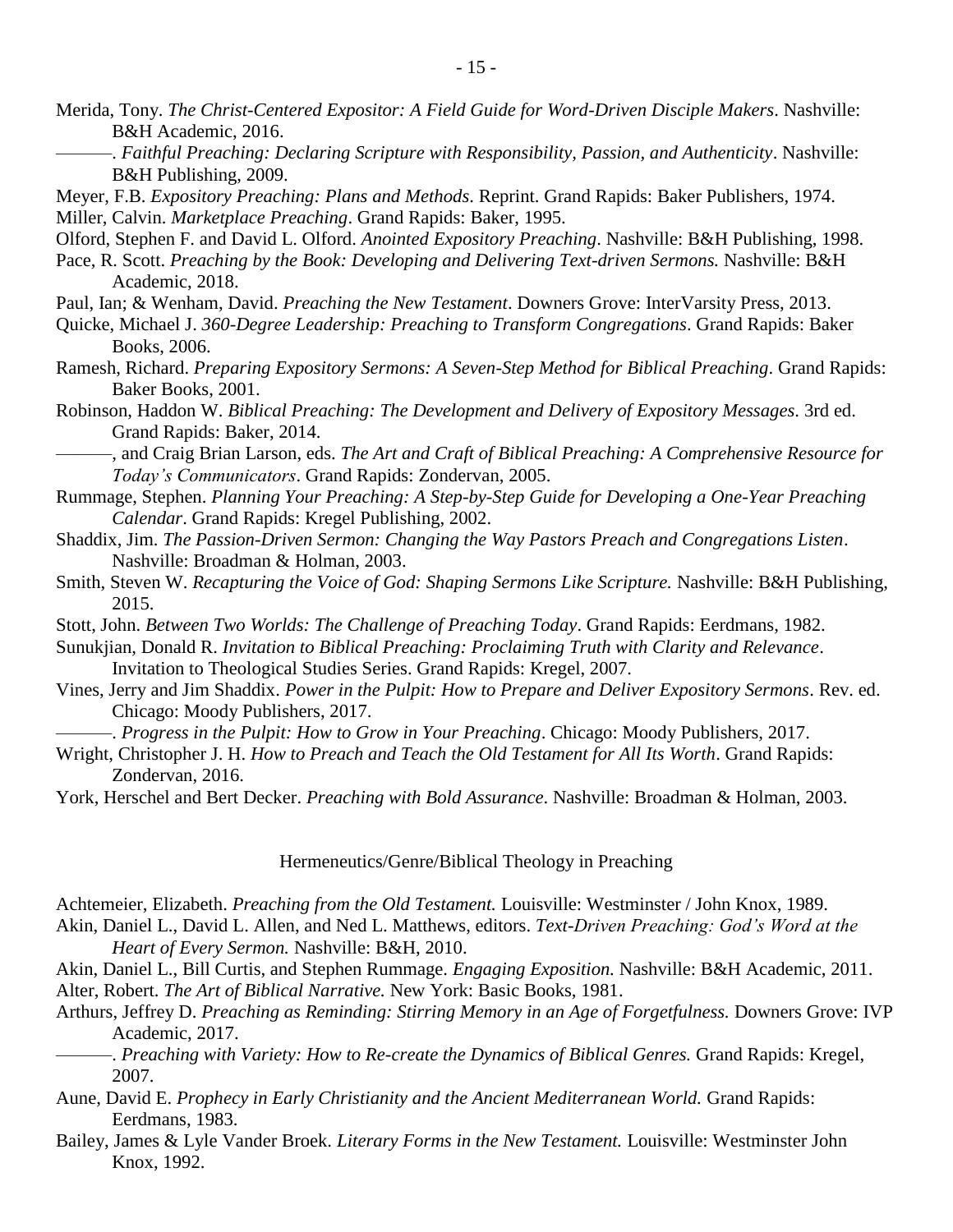- Beaudean Jr, John William. *Paul's Theology of Preaching.* NABPR Dissertation Series No. 6. Macon: Mercer University Press, 1988.
- Bryson, Harold T. *Expository Preaching: The Art of Preaching Through a Book of the Bible*. Nashville: B&H, 1995.
- Callen, Barry L. editor. *Sharing Heaven's Music: the Heart of Christian Preaching (essays in honor of James Earl Massey).* Nashville: Abingdon, 1995.
- Carson, D. A., editor. *The Scriptures Testify About Me: Jesus and the Gospel in the Old Testament.* Wheaton: Crossway, 2013.
	- ———. "Systematic Theology and Biblical Theology." In *New Dictionary of Biblical Theology*, eds. T. Desmond Alexander, Brian S. Rosner, D. A. Carson, and Graeme Goldsworthy, 100-101. Downers Grove: InterVarsity Press, 2000.
- Carter, Terry, Scott Duvall, and Daniel Hays. *Preaching God's Word: A Hands-on Approach to Preparing, Developing, and Delivering the Sermon.* Grand Rapids: Zondervan, 2005.
- Clowney, Edmund. *Preaching and Biblical Theology*. Grand Rapids: Eerdmans, 1961.
- ———. "Preaching Christ from all the Scriptures." In *The Preacher and Preaching*, ed. Samuel T. Logan, 165. Phillipsburg: Presbyterian and Reformed Publishing, 1986.
- Corley, Bruce, Steve Lemke, and Grant Lovejoy, eds. *Biblical Hermeneutics*. Nashville: Broadman & Holman, 1996.
- Dever, Mark and Greg Gilbert. *Preach: Theology Meets Practice.* Nashville: B&H, 2012.
- Duvall, J. Scott, and J. Daniel Hays. *Grasping God's Word: A Hands-on Approach to Reading, Interpreting, and Applying the Bible*. Grand Rapids: Zondervan, 2001.
- Fee, Gordon. *New Testament Exegesis.* Louisville: Westminster, 1983. ——— and Douglas Stuart. *How to Read the Bible for All Its Worth: A Guide to Understanding the Bible*. Grand Rapids: Zondervan, 1982.
- Geisler, Norman L. *Christ: The Theme of the Bible*. Chicago: Moody, 1968.
- George, Timothy, James Earl Massey, and Robert Smith Jr., editors. *Our Sufficiency is of God: Essays on Preaching in Honor of Gardner C. Taylor.* Macon: Mercer University Press, 2010.
- Gibson, Scott M., editor. *Preaching the Old Testament.* Grand Rapids: Baker, 2006.
- Goldsworthy, Graeme. *According to the Plan*. Downers Grove: InterVarsity Press, 1991.
- ———. "Biblical Theology as the Heartbeat of Effective Ministry." In *Biblical Theology*, ed. by Scott J.
	- Hafemann, 286. Downers Grove: InterVarsity Press, 2002.
	- ———. *Preaching the Whole Bible as Christian Scripture.* Grand Rapids: Eerdmans, 2000.
- Gowen, Donald E. *Reclaiming the Old Testament for the Christian Pulpit*. Edinburgh: T. & T. Clark, 1980.
- Greidanus, Sidney. *The Modern Preacher and the Ancient Text*. Grand Rapids: Eerdmans, 1989.
	- ———\_. *Preaching Christ from the Old Testament: A Contemporary Hermeneutical Method*. Grand Rapids: Eerdmans, 1999.
- Holbert, John C. *Preaching Old Testament: Proclamation and Narrative in the Hebrew Bible.* Nashville: Abingdon, 1991.
- House, H. Wayne and Daniel G. Garland. *God's Message, Your Sermon: Discover, Develop, and Deliver What God Meant by What He Said.* Nashville: Thomas Nelson, 2007.
- Kaiser, Walter C., Jr. *Toward an Exegetical Theology: Biblical Exegesis for Preaching and Teaching*. Grand Rapids: Baker, 1981.
- Keller, Timothy. *Preaching: Communicating Faith in an Age of Skepticism.* New York: Penguin Books, 2015.
- Kim, Matthew D. *Preaching with Cultural Intelligence: Understanding the People Who Hear Our Sermons.*  Grand Rapids: Baker, 2017.
- Klein, George L., editor. *Reclaiming the Prophetic Mantle: Preaching the Old Testament Faithfully.* Nashville: Broadman, 1992.
- Kuruvilla, Abraham. *Privilege the Text: a Theological Hermeneutic for Preaching.* Chicago: Moody, 2013. ———. *A Vision for Preaching: Understanding the Heart of Pastoral Ministry.* Grand Rapids: Baker Academic, 2015.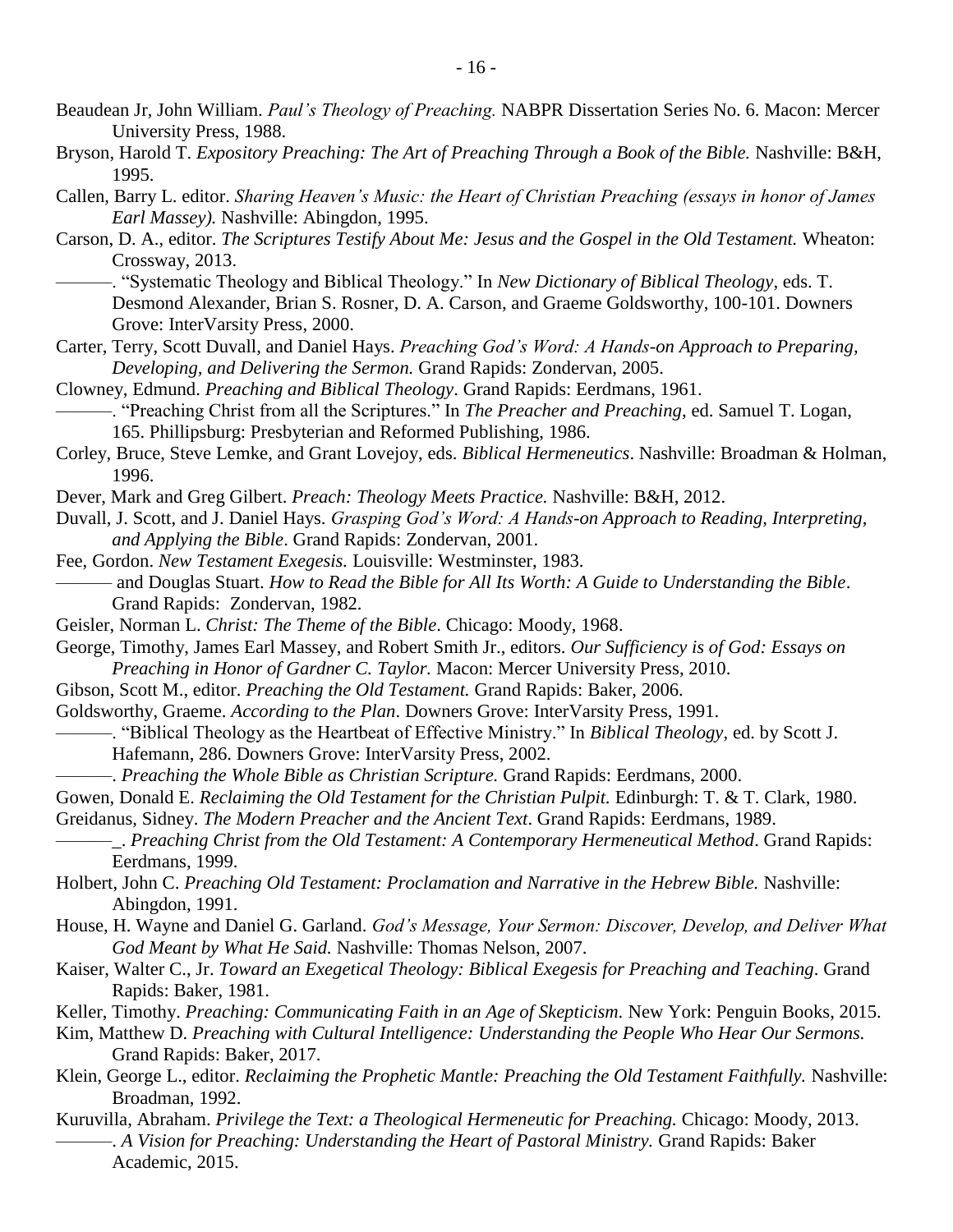- Lischer, Richard. *Theories of Preaching: Selected Readings in the Homiletical Tradition.* Durham: The Labyrinth Press, 1987.
- Long, Thomas. *Preaching and the Literary Forms of the Bible.* Philadelphia: Fortress, 1989.
- Mathewson, Steven D. *The Art of Preaching Old Testament Narrative.* Grand Rapids: Baker Academic, 2002. Merida, Tony. *The Christ-Centered Expositor.* Nashville: B&H Academic, 2016.
- Mitchell, Henry H. *Black Preaching.* San Francisco: Harper & Row, 1979.
- *———. Black Preaching: the Recovery of a Powerful Art.* Nashville: Abingdon, 1990.
- ———. *Celebration and Experience in Preaching.* Nashville: Abingdon, 1990.
- ———. *The Recovery of Preaching.* San Francisco: Harper & Row, 1977.
- Moseley, Allan. *From the Study to the Pulpit: An 8-step Method for Preaching and Teaching the Old Testament.* Bellingham, WA: Lexham, 2017.
- Mounce, Robert H. *The Essential Nature of New Testament Preaching.* Grand Rapids: Eerdmans, 1960.
- Moyd, Olin P. *The Sacred Art: Preaching and Theology in the African American Tradition.* Valley Forge: Judson Press, 1995.
- Pate, Marvin, Scott Duvall, Daniel Hays, Randolph Richards, Dennis Tucker, & Preben Vang. *The Story of Israel.* Chicago: IVP, 2004.
- Richards, E. Randolph. *Paul and First-century Letter Writing.* Chicago: IVP, 2004.
- Ryken, Leland and Todd Wilson, eds. *Preach the Word: Essays on Expository Preaching: in Honor of R. Kent Hughes.* Wheaton: Crossway, 2007.
- Scharf, Greg R. *Let the Earth Hear His Voice: Strategies for Overcoming Bottlenecks in Preaching God's Word.* Phillipsburg: P&R Publishing, 2015.
- Schreiner, Thomas. *Interpreting the Pauline Epistles.* Grand Rapids: Baker, 1990.
- Simmons, Martha J. and Henry H. Mitchell. *A Study Guide to Accompany "Celebration and Experience in Preaching".* Atlanta: n.p., 1993.
- Smith, Steven W. *Recapturing the Voice of God.* Nashville: B&H Publishing, 2015.
- Stein, Robert. *Difficult Passages in the Epistles.* Grand Rapids: Baker, 1988.
- Stenger, Werner. *Introduction to New Testament Exegesis.* Grand Rapids: Eerdmans, 1993.
- Stewart Sr, Warren H. *Interpreting God's Word in Preaching.* Valley Forge: Judson Press, 1984.
- Vos, Geerhardus. *Biblical Theology*. Grand Rapids: Eerdmans, 1948. Reprint, Carlisle: The Banner of Truth Trust, 1975.
- Weatherspoon, Jesse Burton. *Sent Forth to Preach.* New York: Harper & Bros., 1954.
- White, Richard C. *Biblical Preaching: How to Find and Remove the Barriers.* St. Louis: CBP Press, 1988.
- Wilson, Jim L., R. Gregg Watson, Michael Kuykendall, and David Johnson. *Impact Preaching: A Case for the One-point Expository Sermon.* Bellingham, WA: Lexham, 2018.
- Wright, Christopher J.H. *Knowing Jesus Through the Old Testament*. Downers Grove: Inter-Varsity, 1995.
- Zuck, Roy B., ed. *Rightly Divided: Readings in Biblical Hermeneutics*. Grand Rapids: Kregel Publications, 1996.

### The Invitation

- Allen, David L. and Peter Lumpkins, editors. *Preach the Word! A Collection of Essays on Biblical Preaching in Honor of Jerry Vines.* Carrollton: Free Church Press, 2013.
- Fish, Roy. *Giving a Good Invitation*. Nashville: Broadman, 1974.
- Hawkins, O.S. *Drawing the Net.* Dallas: Annuity Board of the Southern Baptist Convention, 2002.
- Kendall, R. T. *Stand Up and Be Counted*. Grand Rapids: Zondervan, 1984.
- Martin, O. Dean. *Invite: What Do You Do After the Sermon?* Nashville: Tidings, 1973.
- Murray, Iain. *The Invitation System.* Carlisle: Banner of Truth Trust, 1967.
- Olford, Stephen F. and David L. Olford. *Anointed Expository Preaching.* Nashville: B&H, 1998.
- Street, R. Alan. *The Effective Invitation*. Old Tappan, NJ: Fleming H. Revell, 1984.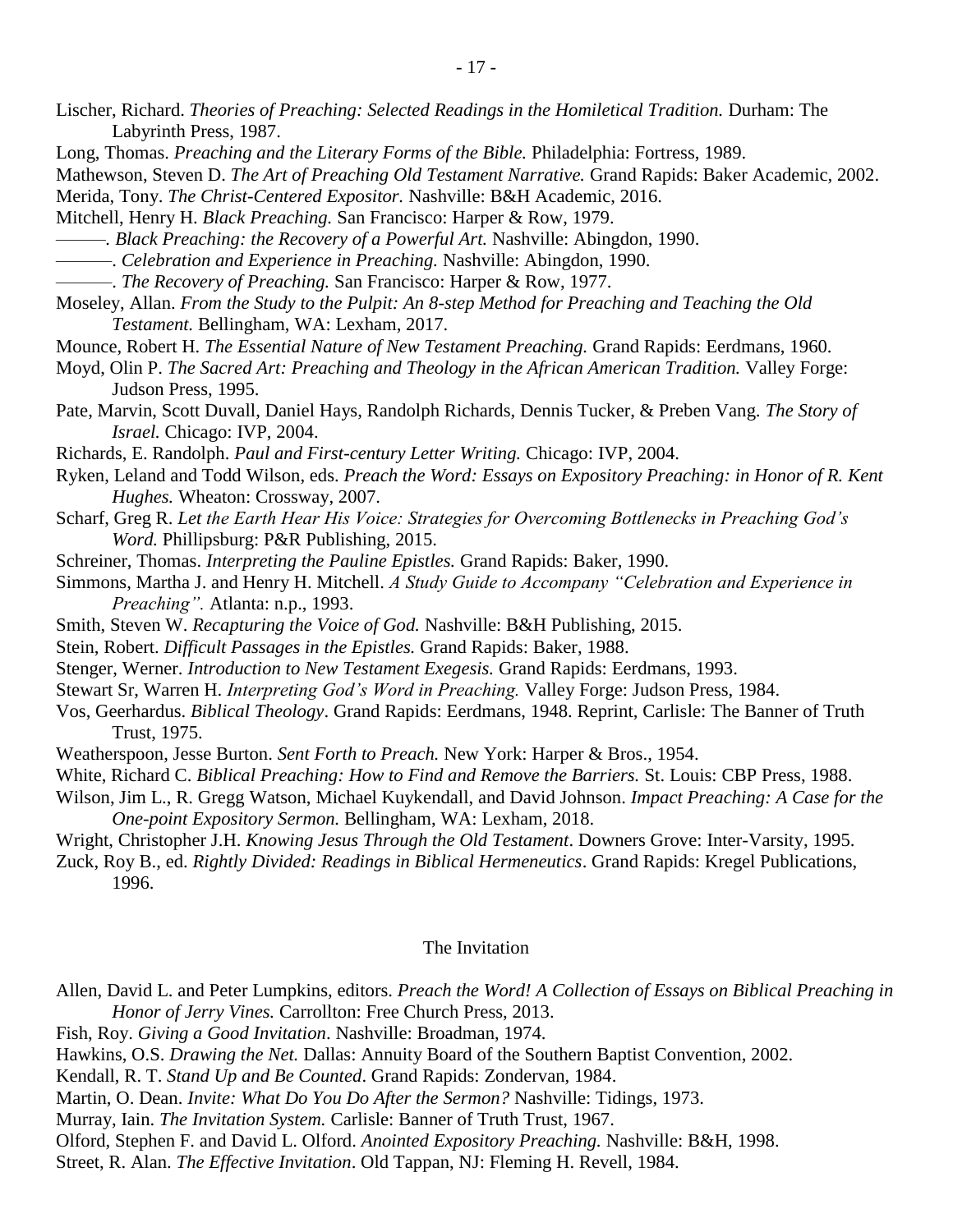Whitesell, F. D. *65 Ways to Give Evangelistic Invitations*. Grand Rapids: Kregel, 1984.

### Sermon Planning

Asquith, Glenn H. *Preaching According to Plan.* Valley Forge: Judson Press, 1968.

Blackwood, Andrew W. *Planning a Year's Pulpit Work.* New York: Abingdon-Cokesbury, 1952.

Gibson, George Miles. *Planned Preaching.* Philadelphia: Westminster, 1954.

Gibson, Scott M. *Preaching With a Plan: Sermon Strategies for Growing Mature Believers.* Grand Rapids: Baker, 2012.

Johnson, Howard A. editor. *Preaching the Christian Year.* New York: Charles Scribner's Sons, 1957.

Pearce, J. Winston. *Planning Your Preaching.* Nashville: Broadman, 1967.

Rummage, Stephen Nelson. *Planning Your Preaching: A Step-By-Step Guide for Developing a One-Year Preaching Calendar.* Grand Rapids: Kregel, 2002.

Steel, David. *Preaching Through the Year.* Atlanta: John Knox, 1980.

### Sermon Preparation

- Adams, Jay E. *Sermon Analysis: A Preacher's Personal Improvement Textbook and Workbook*. Denver: Accent, 1986.
- Akin, Daniel L., David L. Allen, and Ned L. Matthews, editors. *Text-Driven Preaching: God's Word at the Heart of Every Sermon.* Nashville: B&H, 2010.

Akin, Daniel L., Bill Curtis, and Stephen Rummage. *Engaging Exposition.* Nashville: B&H Academic, 2011.

Alcantara, Jared E. *Crossover Preaching: Intercultural-Improvisational Homiletics in Conversation with Gardner C. Taylor.* Downers Grove: InterVarsity, 2015.

*———. Learning from a Legend: What Gardner C. Taylor Can Teach Us About Preaching.* Eugene: Cascade Books, 2016.

- Arthurs, Jeffrey D. *Preaching as Reminding: Stirring Memory in an Age of Forgetfulness.* Downers Grove: IVP Academic, 2017.
- ———. *Preaching with Variety: How to Re-create the Dynamics of Biblical Genres.* Grand Rapids: Kregel, 2007.
- Augustine. *On Christian Teaching.* Oxford World's Classics. R.P.H. Green, translator. Oxford: University Press, n.d.
- Bailey, E.K. and Warren W. Wiersbe. *Preaching in Black and White: What We Can Learn from Each Other.* Grand Rapids: Zondervan, 2003.
- Baumann, J. Daniel. *An Introduction to Contemporary Preaching*. Grand Rapids: Baker, 1973.
- Blackwood, Andrew W. *The Preparation of Sermons*. New York: Abingdon-Cokesbury, 1948.
- Broadus, John A. *On the Preparation and Delivery of Sermons*. 4th ed. Revised and edited by Vernon L. Stanfield. San Francisco: Harper & Row, 1979.
- Brown, H. C., Jr., Gordon H. Clinard, Jesse J. Northcutt, and Al Fasol. *Steps to the Sermon, Revised*. Nashville: Broadman and Holman, 1996.
- Bryson, Harold. *Expository Preaching.* Nashville: Broadman Holman, 1995.

Bryson, Harold T. and James E. Taylor. *Building Sermons to Meet People's Needs*. Nashville: Broadman, 1980.

- Callen, Barry L. editor. *Sharing Heaven's Music: the Heart of Christian Preaching (essays in honor of James Earl Massey).* Nashville: Abingdon, 1995.
- Carter, Terry, Scott Duvall, and Daniel Hays. *Preaching God's Word: A Hands-on Approach to Preparing, Developing, and Delivering the Sermon.* Grand Rapids: Zondervan, 2005.
- Chapell, Bryan. *Christ-Centered Preaching*. 2d ed. Grand Rapids: Baker, 2005.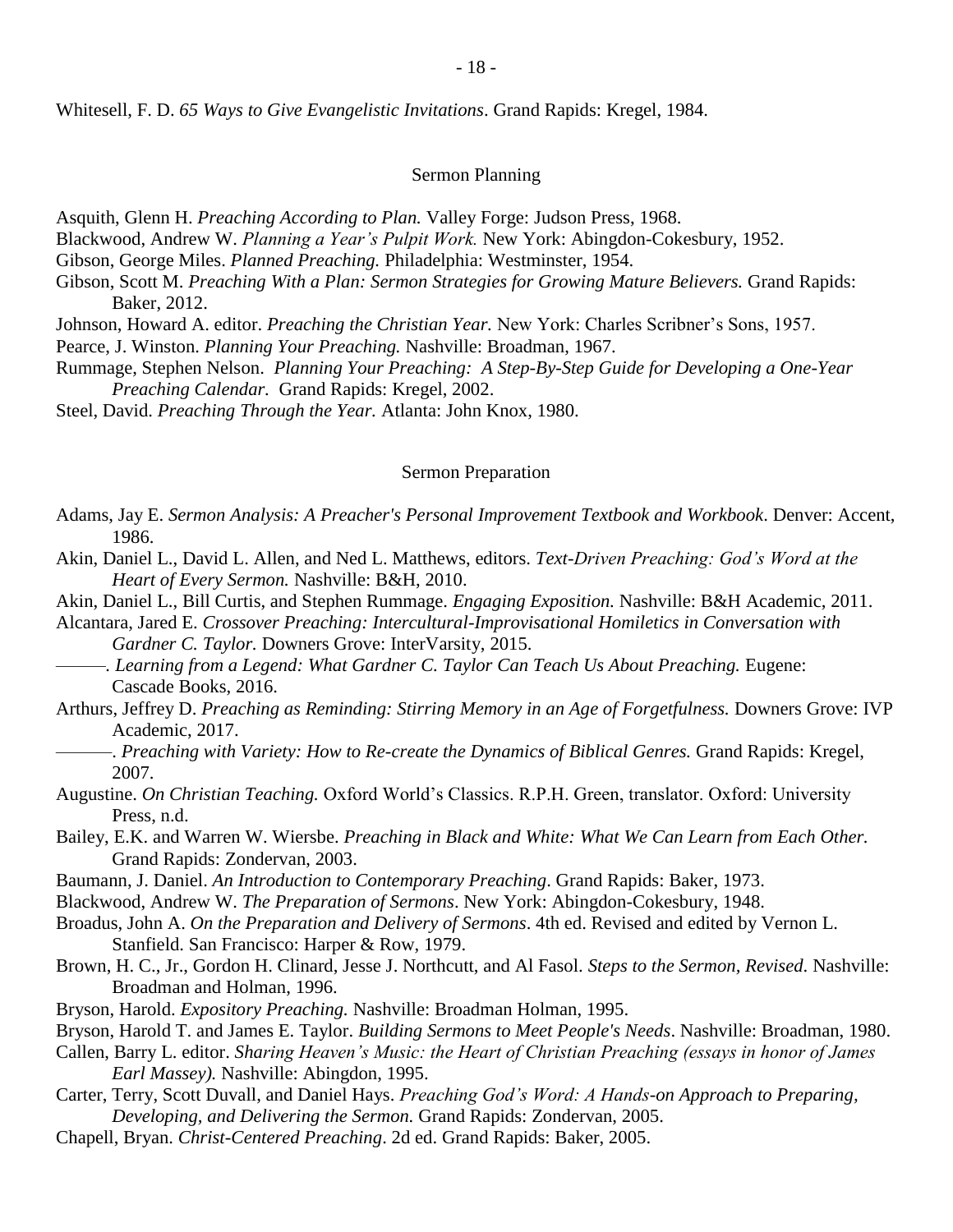- ———. "The Future of Expository Preaching." *Preaching Magazine* 20, no. 2 (September-October, 2004): 42-43.
- Charles Jr, H.B. *On Preaching.* Chicago: Moody, 2014.
- Cothen, Joe H. *The Pulpit Is Waiting: A Guide for Pastoral Preaching*. Gretna, LA: Pelican, 1998.
- Davis, H. Grady. *Design for Preaching*. Philadelphia: Muhlenberg, 1958.
- Dever, Mark and Greg Gilbert. *Preach: Theology Meets Practice.* Nashville: B&H, 2012.
- Eslinger, Richard L. *A New Hearing: Living Options in Homiletic Method*. Nashville: Abingdon, 1987.
- Eswine, Zack. *Kindled Fire: How the Methods of C.H. Spurgeon Can Help Your Preaching.* Ross-shire: Christian Focus Publications, 2006.
- Fabarez, Michael. *Preaching That Changes Lives*. Nashville: Thomas Nelson, 2002.
- Fasol, Al. *Essentials for Biblical Preaching: An Introduction to Basic Sermon Preparation*. Grand Rapids: Baker, 1989.
- Faw, Chalmer. *A Guide to Biblical Preaching*. Nashville: Broadman, 1962.
- George, Timothy, James Earl Massey, and Robert Smith Jr., editors. *Our Sufficiency is of God: Essays on Preaching in Honor of Gardner C. Taylor.* Macon: Mercer University Press, 2010.
- Gibson, Scott M. ed. *Preaching Points: 55 Tips for Improving Your Pulpit Ministry.* Wooster, OH: Weaver, 2016.
- Gibson, Scott M. *Preaching for Special Services*. Grand Rapids: Baker, 2001.
- Hall, E. Eugene, and James L. Heflin. *Proclaim the Word: The Bases of Preaching*. Nashville: Broadman, 1985. Hamilton, Donald L. *Homiletical Handbook*. Nashville: Broadman, 1992.
- ———. *Preaching with Balance: Achieving and Maintaining Biblical Priorities in Preaching.* Fearn, Rossshire, Scotland: Christian Focus Publications, 2007.
- Heisler, Greg. *Spirit-Led Preaching*. Nashville: Broadman, 2007.
- Jones, Ilion T. *Principles and Practice of Preaching*. Nashville: Abingdon, 1956.
- Keller, Timothy. *Preaching: Communicating Faith in an Age of Skepticism.* New York: Penguin Books, 2015.
- Killinger, John. *Fundamentals of Preaching*. Philadelphia: Fortress, 1985.
- Kim, Julius J. *Preaching the Whole Counsel of God: Design and Deliver Gospel-centered Sermons.* Grand Rapids: Zondervan, 2015.
- Kim, Matthew D. *Preaching with Cultural Intelligence: Understanding the People Who Hear Our Sermons.*  Grand Rapids: Baker, 2017.
- Kirksey, Franklin L. *Sound Biblical Preaching: Giving the Bible a Voice.* NP: BookSurge, 2004.
- Knott, Harold E. *How to Prepare an Expository Sermon.* Cincinnati: Standard Publishing, 1930.
- Kuruvilla, Abraham. *Privilege the Text: a Theological Hermeneutic for Preaching.* Chicago: Moody, 2013.
- Larsen, David L. *The Anatomy of Preaching*. Grand Rapids: Baker Book House, 1989.
- ———. *Telling the Old, Old Story: The Art of Narrative Preaching*. Wheaton, IL: Crossway Books, 1995.
- LaRue, Cleophus J. editor. *More Power in the Pulpit: How America's Most Effective Black Preachers Prepare Their Sermons.* Louisville: Westminster John Knox, 2009.
	- *———. Power in the Pulpit: How America's Most Effective Black Preachers Prepare Their Sermons.*  Louisville: Westminster John Knox, 2002.
- Lawson, Steven J. *Famine in the Land: A Passionate Call for Expository Preaching. Chicago: Moody, 2003.*
- Lenski, R. C. H. *The Sermon: Its Homiletical Construction*. Grand Rapids: Baker, Reprint 1968 (1927).
- Lowry, Eugene L. *The Homiletical Plot: The Sermon as a Narrative Art Form*. Atlanta: John Knox, 1980.
- ———. *The Sermon: Dancing the Edge of Mystery*. Nashville: Abingdon Press, 1997.
- Luccock, Halford E. *In The Minister's Workshop*. Nashville: Abingdon-Cokesbury, 1944.
- MacCartney, Clarence E. *Preaching Without Notes*. New York: Abingdon, 1946.
- MacPherson, Ian. *The Art of Illustrating Sermons*. New York: Abingdon, 1964.
- Massey, James Earl. *Designing the Sermon: Order and Movement in Preaching*. Nashville: Abingdon, 1980.
- MacArthur, John Jr. *Rediscovering Expository Preaching*. Richard L. Mayhue, ed. Dallas: Word, 1992.
- McDill, Wayne V. *The Twelve Essential Skills for Great Preaching*. Nashville: Broadman and Holman, 1994. Merida, Tony. *The Christ-Centered Expositor.* Nashville: B&H Academic, 2016.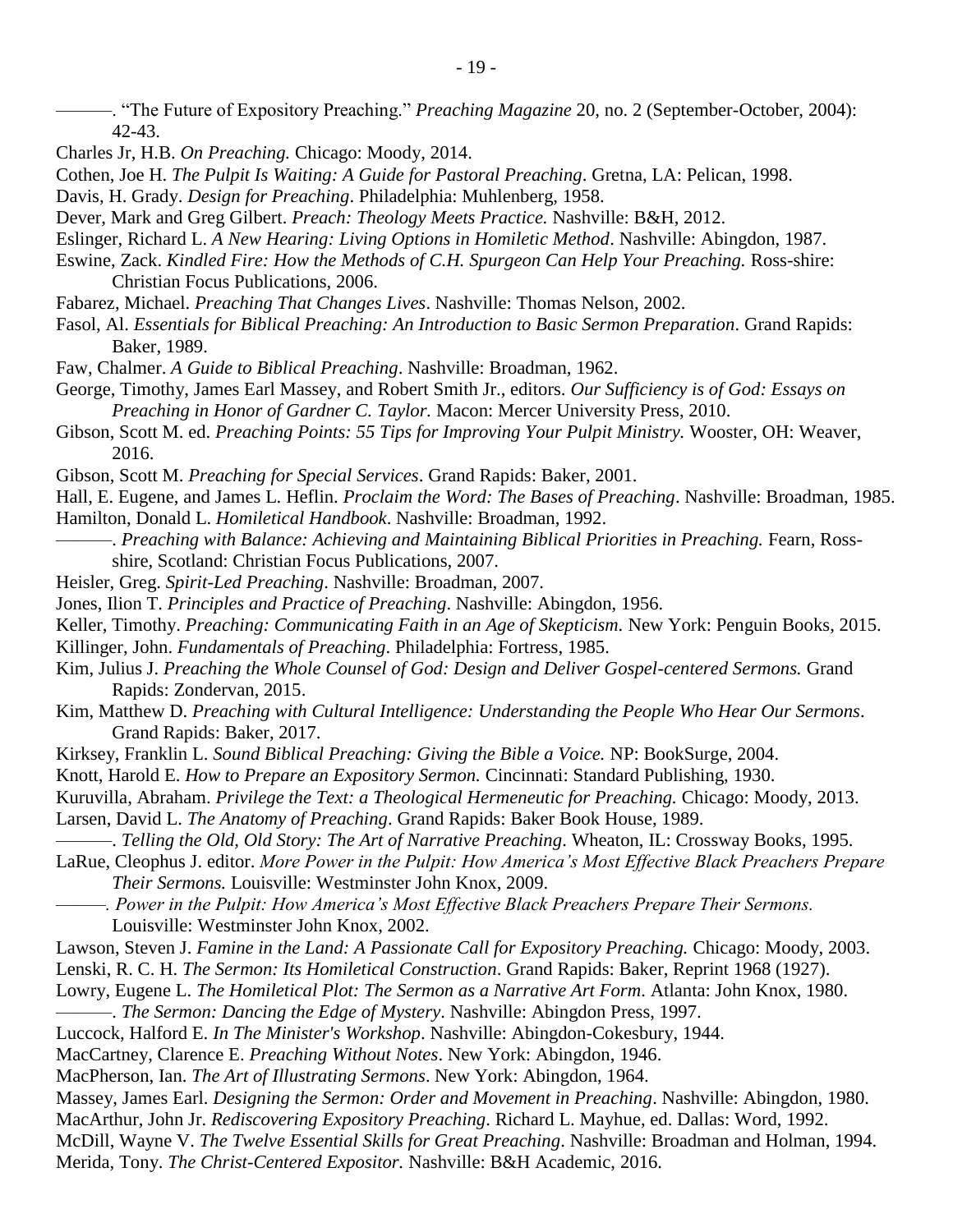- Meyer, F. B. *Expository Preaching: Plans and Methods*. Reprint. Grand Rapids: Baker, 1974.
- Miller, Donald. *The Way to Biblical Preaching*. New York: Abingdon, 1957.
- Mitchell, Henry H. *Black Preaching.* San Francisco: Harper & Row, 1979.
- *———. Black Preaching: the Recovery of a Powerful Art.* Nashville: Abingdon, 1990.
- ———. *Celebration and Experience in Preaching.* Nashville: Abingdon, 1990.
- ———. *The Recovery of Preaching.* San Francisco: Harper & Row, 1977.
- Moyd, Olin P. *The Sacred Art: Preaching and Theology in the African American Tradition.* Valley Forge: Judson Press, 1995.
- Newton, Derek. *And the Word Became . . . a Sermon: a Practical Guide to Biblical Expository Preaching.* Ross-shire: Christian Focus Publications, 2003.
- Olford, Stephen F., and David L. Olford. *Anointed Expository Preaching*. Nashville: B&H, 1998.
- Packer, David. *Preaching to the Whole World: the Art of Preparing Biblical Sermons Across Cultural Divides.*  N.p.: Growth Points Publication, 2014.
- Pattison, T. H. *The Making of the Sermon*. Philadelphia: American Baptist Publication Society, 1960.
- Perry, Lloyd. *Biblical Preaching for Today's World*. Chicago: Moody, 1973.
- Pitt-Watson, Ian. *A Primer for Preachers*. Grand Rapids: Baker, 1986.
- Proctor, Samuel D. *The Certain Sound of the Trumpet: Crafting a Sermon of Authority.* Valley Forge: Judson Press, 1994.
- Richard, Ramesh. *Preparing Expository Sermons: A Seven-Step a Method for Biblical Preaching*. Grand Rapids: Baker Books, 1995, 2001, 2005.
- Robinson, Haddon W. *Biblical Preaching: The Development and Delivery of Expository Messages*. Grand Rapids: Baker, 1980.
- Rosenberg, Bruce A. *The Art of the American Folk Preacher.* New York: Oxford University, 1970.
- Sangster, W. E. *The Craft of Sermon Construction*. London: Epworth Press, 1949.
- Scharf, Greg R. *Let the Earth Hear His Voice: Strategies for Overcoming Bottlenecks in Preaching God's Word.* Phillipsburg: P&R Publishing, 2015.
- ———. *Prepared to Preach: God's Work and Ours in Proclaiming His Word*. Glasgow, Scotland: Bell and Bain, 2005.
- Simmons, Martha J. *Doing the Deed: the Mechanics of 21st Century Preaching.* Atlanta: the African American Pulpit, 2012.
- ——— and Henry H. Mitchell. *A Study Guide to Accompany "Celebration and Experience in Preaching".* Atlanta: n.p., 1993.
- Smith, Steven W. *Recapturing the Voice of God.* Nashville: B&H Publishing, 2015.
- Stevenson, Dwight E. *In the Biblical Preacher's Workshop*. Nashville: Abingdon, 1967.
- Sunukjian, Donald R. *Invitation to Biblical Preaching: Proclaiming Truth with Clarity and Relevance.*  Invitation to Theological Studies Series. Grand Rapids: Kregel, 2007.
- Thomas, Frank A. *They Like to Never Quit Praisin' God: the Role of Celebration in Preaching.* Cleveland: United Church Press, 1997.
- Thompson, William. *Preaching Biblically*. New York: Abingdon, 1981.
- Vines, Jerry. *A Practical Guide to Sermon Preparation*. Chicago: Moody, 1985.
	- ——— and Adam B. Dooley. *Passion in the Pulpit: How to Exegete the Emotion of Scripture.* Chicago: Moody, 2018.
- ——— and Jim Shaddix. *Power in the Pulpit: How to Prepare and Deliver Expository Sermons*. Revised. Chicago: Moody, 2017.
- Wardlaw, Don M., ed. *Preaching Biblically: Creating Sermons in the Shape of Scripture*. Philadelphia: Westminster, 1983.
- Wiersbe, Warren W. *The Dynamics of Preaching*. Grand Rapids: Baker Books, 1999.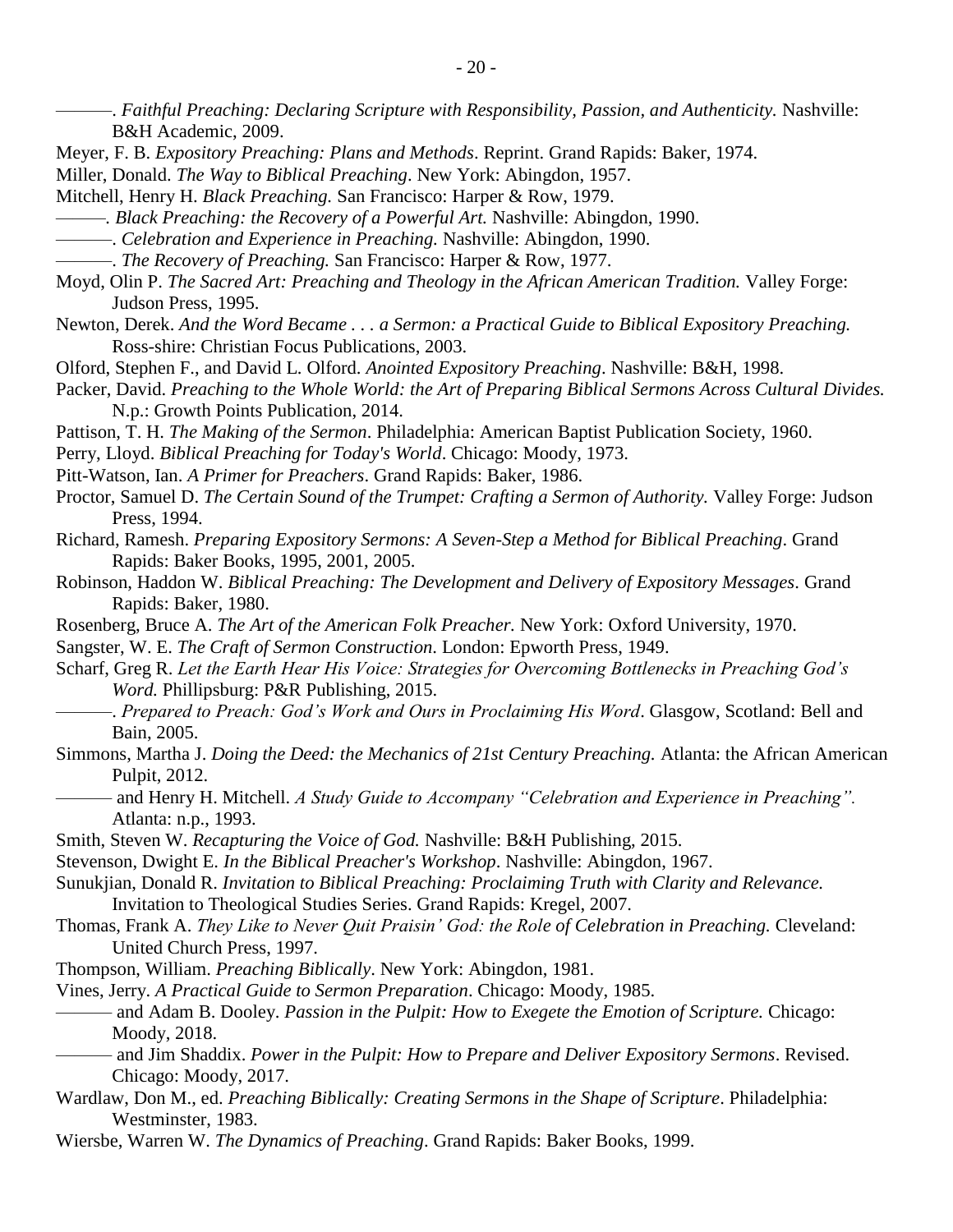- Willhite, Keith, and Scott M. Gibson, eds. *The Big Idea of Biblical Preaching*. Grand Rapids: Baker Book House, 1998.
- York, Herschel W. and Bert Decker. *Preaching with Bold Assurance: A Solid and Enduring Approach to Engaging Exposition*. Nashville: Broadman and Holman, 2003.

### Speech Communication

- Akin, Daniel L., David L. Allen, and Ned L. Matthews, editors. *Text-Driven Preaching: God's Word at the Heart of Every Sermon.* Nashville: B&H, 2010.
- Arthurs, Jeffrey D. *Preaching as Reminding: Stirring Memory in an Age of Forgetfulness.* Downers Grove: IVP Academic, 2017.
- Duduit, Michael, ed. *Communicate with Power: Insights from America's Top Communicators*. Nashville: Broadman, 1996.
- Flesch, Rudolf. *The Art of Readable Writing*. Rev. ed. New York: Macmillan, 1986.
- Galli, Mark, and Craig Brian Larson. *Preaching that Connects: Using the Techniques of Journalists to Add Impact to Sermons.* Grand Rapids: Zondervan, 1994.
- Gordon, T. David. *Why Johnny Can't Preach.* Phillipsburg, NJ: P&R Publishing, 2009.
- Kennedy, George A. *Classical Rhetoric and Its Christian and Secular Tradition from Ancient to Modern Times.*  Chapel Hill: The University of North Carolina Press, 1980.
- Lischer, Richard. *Theories of Preaching: Selected Readings in the Homiletical Tradition.* Durham: The Labyrinth Press, 1987.
- Luntz, Frank. *Words that Work.* New York: Hyperion, 2007.
- Miller, Calvin. *The Empowered Communicator*. Nashville: Broadman and Holman, 1994.
- Overstreet, R. Larry. *Persuasive Preaching: A Biblical and Practical Guide to the Effective Use of Persuasion.*  Wooster, OH: Weaver, 2014.

### Spiritual Vitality and Preaching

- Bennett, Arthur, ed. *The Valley of Vision*: *A Collection of Puritan Prayers & Devotions.* Carlisle: Banner of Truth, 2001.
- Bounds, E. M. *Power Through Prayer*. Grand Rapids: Baker Book House, 1991. ———. *Prayerful and Powerful Pulpits*. Grand Rapids: Baker Book House, 1994.
- 
- Callen, Barry L. editor. *Sharing Heaven's Music: the Heart of Christian Preaching (essays in honor of James Earl Massey).* Nashville: Abingdon, 1995.
- Carson, D.A. *A Call to Spiritual Reformation*. Grand Rapids: Baker, 1992.
- Eswine, Zack. *Kindled Fire: How the Methods of C.H. Spurgeon Can Help Your Preaching.* Ross-shire: Christian Focus Publications, 2006.
- George, Timothy, James Earl Massey, and Robert Smith Jr., editors. *Our Sufficiency is of God: Essays on Preaching in Honor of Gardner C. Taylor.* Macon: Mercer University Press, 2010.
- Lischer, Richard. *Theories of Preaching: Selected Readings in the Homiletical Tradition.* Durham: The Labyrinth Press, 1987.
- Merida, Tony. *The Christ-Centered Expositor.* Nashville: B&H Academic, 2016.
	- ———. *Faithful Preaching: Declaring Scripture with Responsibility, Passion, and Authenticity.* Nashville: B&H Academic, 2009.
- Mitchell, Henry H. *Black Preaching.* San Francisco: Harper & Row, 1979.
- *———. Black Preaching: the Recovery of a Powerful Art.* Nashville: Abingdon, 1990.
- ———. *Celebration and Experience in Preaching.* Nashville: Abingdon, 1990.
- ———. *The Recovery of Preaching.* San Francisco: Harper & Row, 1977.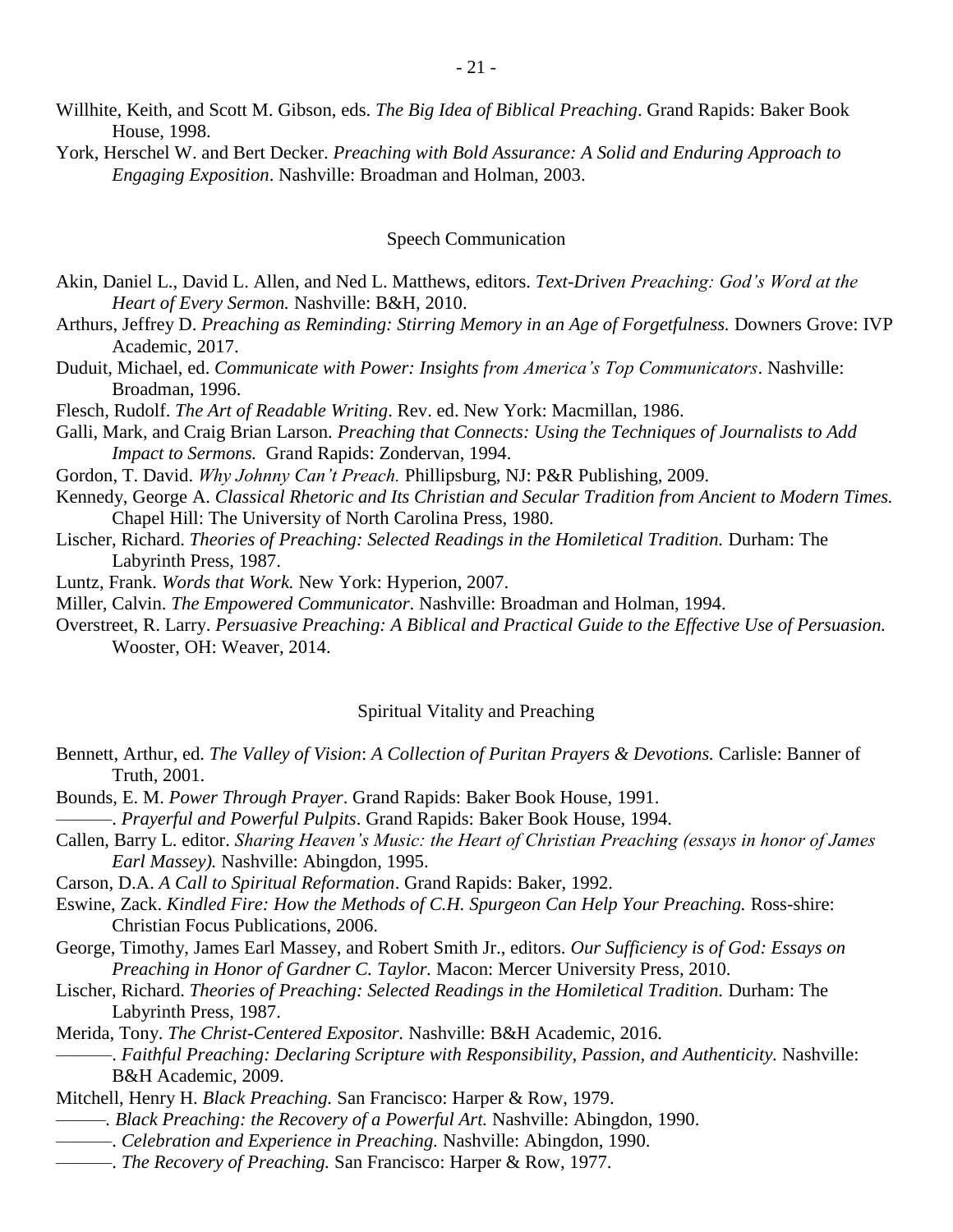Olford, Stephen F. and David L. Olford. *Anointed Expository Preaching.* Nashville: B&H, 1998.

- Owen, John. *Overcoming Sin & Temptation*. Edited by Kelly M. Kapic and Justin Taylor. Wheaton: Crossway, 2006.
- Piper, John. *Brothers, We Are Not Professionals*. Nashville: Broadman, 2002.
- Simmons, Martha J. and Henry H. Mitchell. *A Study Guide to Accompany "Celebration and Experience in Preaching".* Atlanta: n.p., 1993.

Spurgeon, Charles. *An All-Round Ministry*. Reprint. Carlisle: Banner of Truth, 2002.

Thomas, Frank A. *They Like to Never Quit Praisin' God: the Role of Celebration in Preaching.* Cleveland: United Church Press, 1997.

### Style and Delivery

- Akin, Daniel L., David L. Allen, and Ned L. Matthews, editors. *Text-Driven Preaching: God's Word at the Heart of Every Sermon.* Nashville: B&H, 2010.
- Akin, Daniel L., Bill Curtis, and Stephen Rummage. *Engaging Exposition.* Nashville: B&H Academic, 2011.
- Alcantara, Jared E. *Crossover Preaching: Intercultural-Improvisational Homiletics in Conversation with Gardner C. Taylor.* Downers Grove: InterVarsity, 2015.
- *———. Learning from a Legend: What Gardner C. Taylor Can Teach Us About Preaching.* Eugene: Cascade Books, 2016.
- Arthurs, Jeffrey D. *Preaching as Reminding: Stirring Memory in an Age of Forgetfulness.* Downers Grove: IVP Academic, 2017.
- Callen, Barry L. editor. *Sharing Heaven's Music: the Heart of Christian Preaching (essays in honor of James Earl Massey).* Nashville: Abingdon, 1995.

Carter, Terry, Scott Duvall, and Daniel Hays. *Preaching God's Word: A Hands-on Approach to Preparing, Developing, and Delivering the Sermon.* Grand Rapids: Zondervan, 2005.

- Eswine, Zack. *Kindled Fire: How the Methods of C.H. Spurgeon Can Help Your Preaching.* Ross-shire: Christian Focus Publications, 2006.
- Fasol, Al. *A Complete Guide to Sermon Delivery*. Nashville: Broadman & Holman, 1996.
- George, Timothy, James Earl Massey, and Robert Smith Jr., editors. *Our Sufficiency is of God: Essays on Preaching in Honor of Gardner C. Taylor.* Macon: Mercer University Press, 2010.
- Kooienga, William H. *Elements of Style for Preaching*. Grand Rapids: Zondervan Publishing House, 1989.
- Lischer, Richard. *Theories of Preaching: Selected Readings in the Homiletical Tradition.* Durham: The Labyrinth Press, 1987.
- McClellan, Dave. *Preaching by Ear: Speaking God's Truth from the Inside Out.* Wooster, OH: Weaver, 2014.
- McDill, Wayne V. *The Moment of Truth: A Guide to Effective Sermon Delivery*. Nashville: Broadman and Holman Publishers, 1999.

Merida, Tony. *Faithful Preaching: Declaring Scripture with Responsibility, Passion, and Authenticity.* Nashville: B&H Academic, 2009.

- Mitchell, Henry H. *Black Preaching.* San Francisco: Harper & Row, 1979.
- *———. Black Preaching: the Recovery of a Powerful Art.* Nashville: Abingdon, 1990.
- ———. *Celebration and Experience in Preaching.* Nashville: Abingdon, 1990.
- ———. *The Recovery of Preaching.* San Francisco: Harper & Row, 1977.
- Rosenberg, Bruce A. *The Art of the American Folk Preacher.* New York: Oxford University, 1970.
- Simmons, Martha J. and Henry H. Mitchell. *A Study Guide to Accompany "Celebration and Experience in Preaching".* Atlanta: n.p., 1993.
- Smith, J. Alfred. *Preach On! A Concise Handbook of the Elements of Style in Preaching.* Nashville: Broadman, 1984.
- Smith, Steven W. *Recapturing the Voice of God.* Nashville: B&H Publishing, 2015.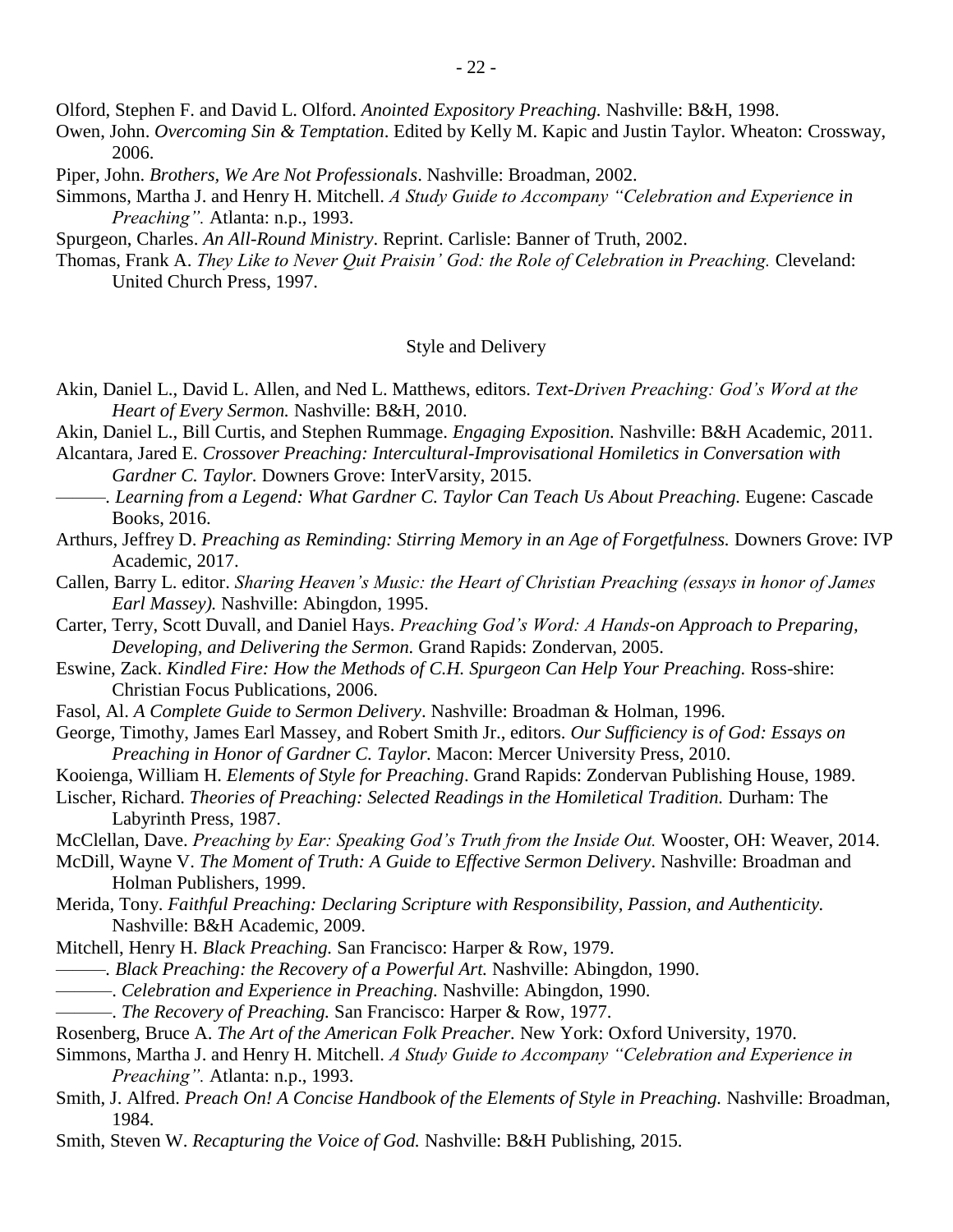- Stevenson, Dwight and Charles Diehl. *Reaching People from the Pulpit: A Guide to Effective Sermon Delivery*. Grand Rapids: Baker, 1958.
- Strunk, William and E. B. White. *The Elements of Style*. New York: Macmillan Co., 1959.
- Thomas, Frank A. *They Like to Never Quit Praisin' God: the Role of Celebration in Preaching.* Cleveland: United Church Press, 1997.
- Turner, Timothy A. *Preaching to Programmed People: Effective Communication in a Media-Saturated Society*. Grand Rapids: Kregel, 1995.
- Vines, Jerry. *A Guide to Effective Sermon Delivery*. Chicago: Moody, 1986.
	- ——— and Adam B. Dooley. *Passion in the Pulpit: How to Exegete the Emotion of Scripture.* Chicago: Moody, 2018.

## Theology and Philosophy of Preaching

- Allen, David L. and Peter Lumpkins, editors. *Preach the Word! A Collection of Essays on Biblical Preaching in Honor of Jerry Vines.* Carrollton: Free Church Press, 2013.
- Anyabwile, Thabiti M. *The Faithful Preacher: Recapturing the Vision of Three Pioneering African-American Pastors.* Wheaton: Crossway Books, 2007.
- Arthurs, Jeffrey D. *Preaching as Reminding: Stirring Memory in an Age of Forgetfulness.* Downers Grove: IVP Academic, 2017.
- Augustine. *On Christian Doctrine.* The Library of Liberal Arts. D.W. Robertson Jr. translator. Indianapolis: Bobbs-Merrill Educational Publishing, 1958.
- ———. *On Christian Teaching.* Oxford World's Classics. R.P.H. Green Green, translator. Oxford: University Press, n.d.
- Aune, David E. *Prophecy in Early Christianity and the Ancient Mediterranean World.* Grand Rapids: Eerdmans, 1983.
- Azurdia, Arturo G. III. *Spirit Empowered Preaching*. Glasgow, Scotland: Mentor, 1998.
- Barth, Karl. *Homiletics*. Translated by Geoffrey W. Bromiley and Donald E. Daniels. Louisville: Westminster/John Knox, 1991. 1980.
- Bartlett, Gene E. *The Audacity of Preaching*. New York: Harper & Row, 1962.
- Beaudean Jr, John William. *Paul's Theology of Preaching.* NABPR Dissertation Series No. 6. Macon: Mercer University Press, 1988.
- Brooks, Phillips. *Lectures on Preaching*. New York: E. P. Dutton & Co., 1877.
- ———. *The Joy of Preaching*. Grand Rapids: Kregel Publications, 1989.
- Brown, Charles R. *The Art of Preaching*. New York: Macmillan Co., 1948.
- Buttrick, David. *Homiletics: Moves and Structures*. Philadelphia: Fortress Press, 1987.
- Buttrick, George A. *Jesus Came Preaching*. New York: Scribner, 1931.
- Callen, Barry L. editor. *Sharing Heaven's Music: the Heart of Christian Preaching (essays in honor of James Earl Massey).* Nashville: Abingdon, 1995.
- Campbell, Barry. *Toolbox for [Busy] Pastors*. Nashville: Convention Press, 1998.
- Cothen, Joe H. *Equipped for Good Work: A Guide for Pastors*. 2d ed. Revised by Joe H. Cothen and Jerry N. Barlow. Gretna, LA: Pelican, 2002.
- Craddock, Fred B. *As One Without Authority: Essays on Inductive Preaching*. 1971. Reprint. Nashville: Abingdon, 1979.
- Dever, Mark. *Nine Marks of a Healthy Church.* Wheaton: Crossway, 2000.
- ——— and Greg Gilbert. *Preach: Theology Meets Practice.* Nashville: B&H, 2012.
- Dodd, C. H. *The Apostolic Preaching and Its Developments.* New York: Harper and Row, 1964.
- Duduit, Michael, ed. *Handbook of Contemporary Preaching*. Nashville: Broadman, 1992.
- Eswine, Zack. *Kindled Fire: How the Methods of C.H. Spurgeon Can Help Your Preaching.* Ross-shire: Christian Focus Publications, 2006.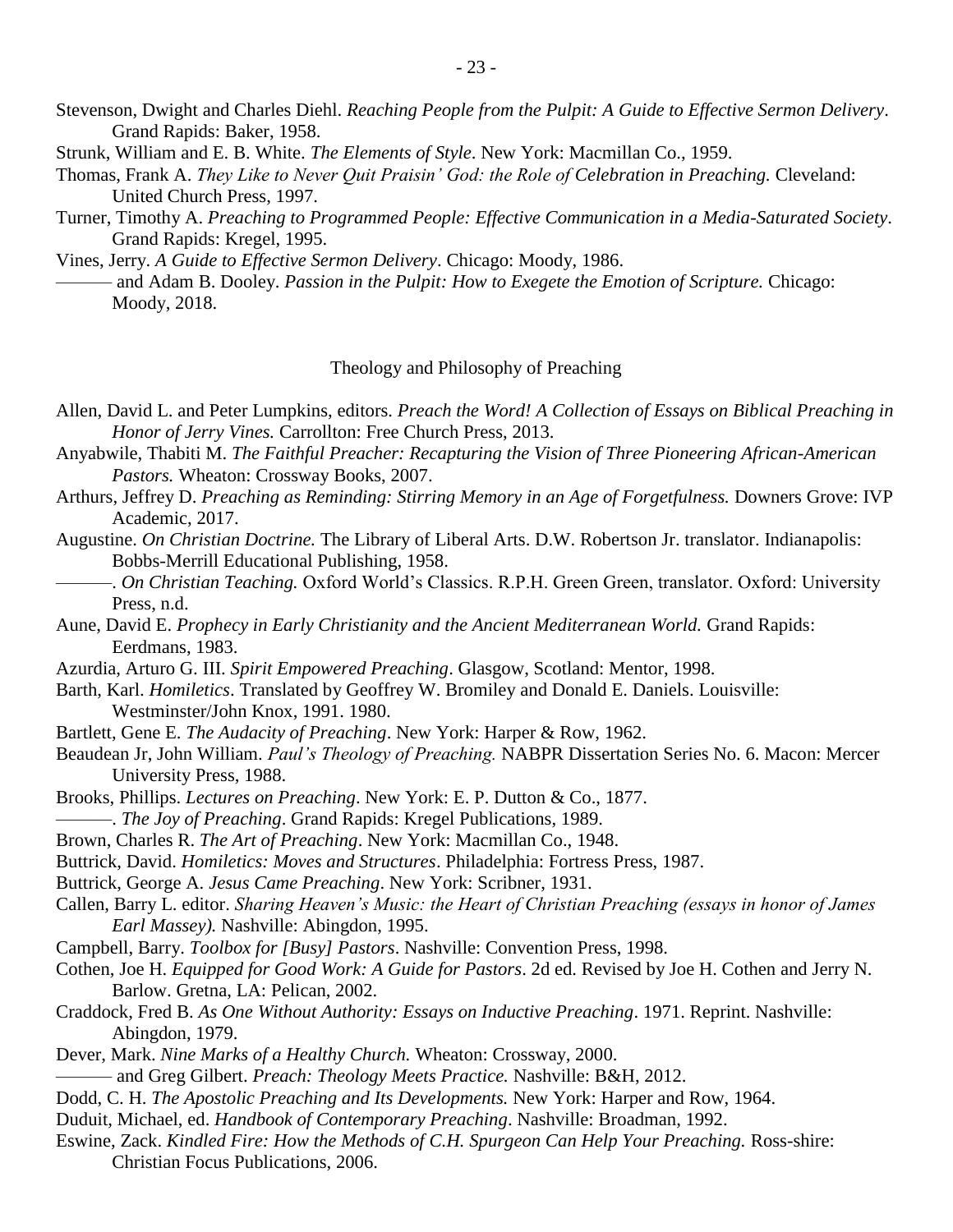Fant, Clyde E. *Preaching for Today*. New York: Harper & Row, 1975.

- Farris, Stephen. *Preaching that Matters*. Louisville: Westminster John Knox Press, 1998.
- George, Timothy, James Earl Massey, and Robert Smith Jr., editors. *Our Sufficiency is of God: Essays on Preaching in Honor of Gardner C. Taylor.* Macon: Mercer University Press, 2010.
- Gibson, Scott M., ed. *Making a Difference in Preaching: Haddon Robinson on Biblical Preaching*. Grand Rapids: Baker, 1999.
- Goldsworth, Graeme. *Preaching the Whole Bible as Christian Scripture*. Grand Rapids: Eardmans, 2000.
- Hicks Jr, H. Beecher. *Images of the Black Preacher: the Man Nobody Knows.* Valley Forge: Judson Press, 1977.
- Irenaios. *The Preaching of the Apostles.* Jack N. Sparks, translator. Brookline: Holy Cross Orthodox Press, n.d. Jowett, J. H. *The Preacher: His Life and Work*. New York: Doran, 1912. Reprinted. Grand Rapids: Baker, 1968. Keller, Timothy. *Preaching: Communicating Faith in an Age of Skepticism.* New York: Penguin Books, 2015. Kuruvilla, Abraham. *Privilege the Text: a Theological Hermeneutic for Preaching.* Chicago: Moody, 2013.
- ———. *A Vision for Preaching: Understanding the Heart of Pastoral Ministry.* Grand Rapids: Baker Academic, 2015.
- Lischer, Richard. *Theories of Preaching: Selected Readings in the Homiletical Tradition.* Durham: The Labyrinth Press, 1987.
- Lloyd-Jones, Martyn. *Preaching and Preachers*. London: Hodder & Stoughton, 1971.
- Marcel, Pierre Charles. *The Relevance of Preaching*. Translated by Rob Roy McGregor. Reprint. Grand Rapids: Baker, 1975.
- Merida, Tony. *The Christ-Centered Expositor.* Nashville: B&H Academic, 2016.
	- ———. *Faithful Preaching: Declaring Scripture with Responsibility, Passion, and Authenticity.* Nashville: B&H Academic, 2009.
- Miller, Calvin. *Spirit, Word, and Story: A Philosophy of Preaching*. Waco: Word, 1989.
- Miller, Donald G. *Fire in Thy Mouth*. New York: Abingdon, 1952.
- Mitchell, Henry H. *Black Preaching.* San Francisco: Harper & Row, 1979.
- *———. Black Preaching: the Recovery of a Powerful Art.* Nashville: Abingdon, 1990.
- ———. *The Recovery of Preaching.* San Francisco: Harper & Row, 1977.
- Morgan, G. Campbell. *The Ministry of the Word*. 1919. Reprint. Grand Rapids: Baker, 1970.
- Mounce, Robert. *The Essential Nature of New Testament Preaching*. Grand Rapids: Eerdmans, 1960.
- Moyd, Olin P. *The Sacred Art: Preaching and Theology in the African American Tradition.* Valley Forge: Judson Press, 1995.
- Piper, John. *The Supremacy of God in Preaching*. Nashville: Broadman, 1967.
- Read, David H. C. *Sent From God: The Enduring Mystery of Preaching*. Nashville: Abingdon, 1974.
- Rosenberg, Bruce A. *The Art of the American Folk Preacher.* New York: Oxford University, 1970.
- Scharf, Greg R. *Let the Earth Hear His Voice: Strategies for Overcoming Bottlenecks in Preaching God's Word.* Phillipsburg: P&R Publishing, 2015.
- Shaddix, Jim. *The Passion Driven Sermon*. Nashville: Broadman-Holman, 2003.
- Simmons, Martha J. editor. *Preaching on the Brink: the Future of Homiletics.* Nashville: Abingdon, 1996. Smith, Steven W. *Recapturing the Voice of God.* Nashville: B&H Publishing, 2015.
- Spurgeon, Charles H. *Lectures to My Students*. Series 1-3. 1894. Reprint. Grand Rapids: Zondervan, 1955. Stewart, James S. *A Faith to Proclaim*. New York: Scribner's Co., 1953.
- Stott, John R. W. *Between Two Worlds: The Art of Preaching in the Twentieth Century*. Grand Rapids: Eerdmans, 1982.
	- ———. *The Preacher's Portrait*. Grand Rapids: Eerdmans, 1961.
- Stowell, Joseph M. *Shepherding the Church in the 21st Century.* Wheaton*,* IL: Victor Books, 1994
- Sweazey, George. *Preaching the Good News*. Englewood Cliffs, NJ: Prentice-Hall, Inc., 1976.
- Taylor, Gardner C. *How Shall They Preach?* Elgin: Progressive Baptist Publishing House, 1977.
- Thomas, Frank A. *They Like to Never Quit Praisin' God: the Role of Celebration in Preaching.* Cleveland: United Church Press, 1997.